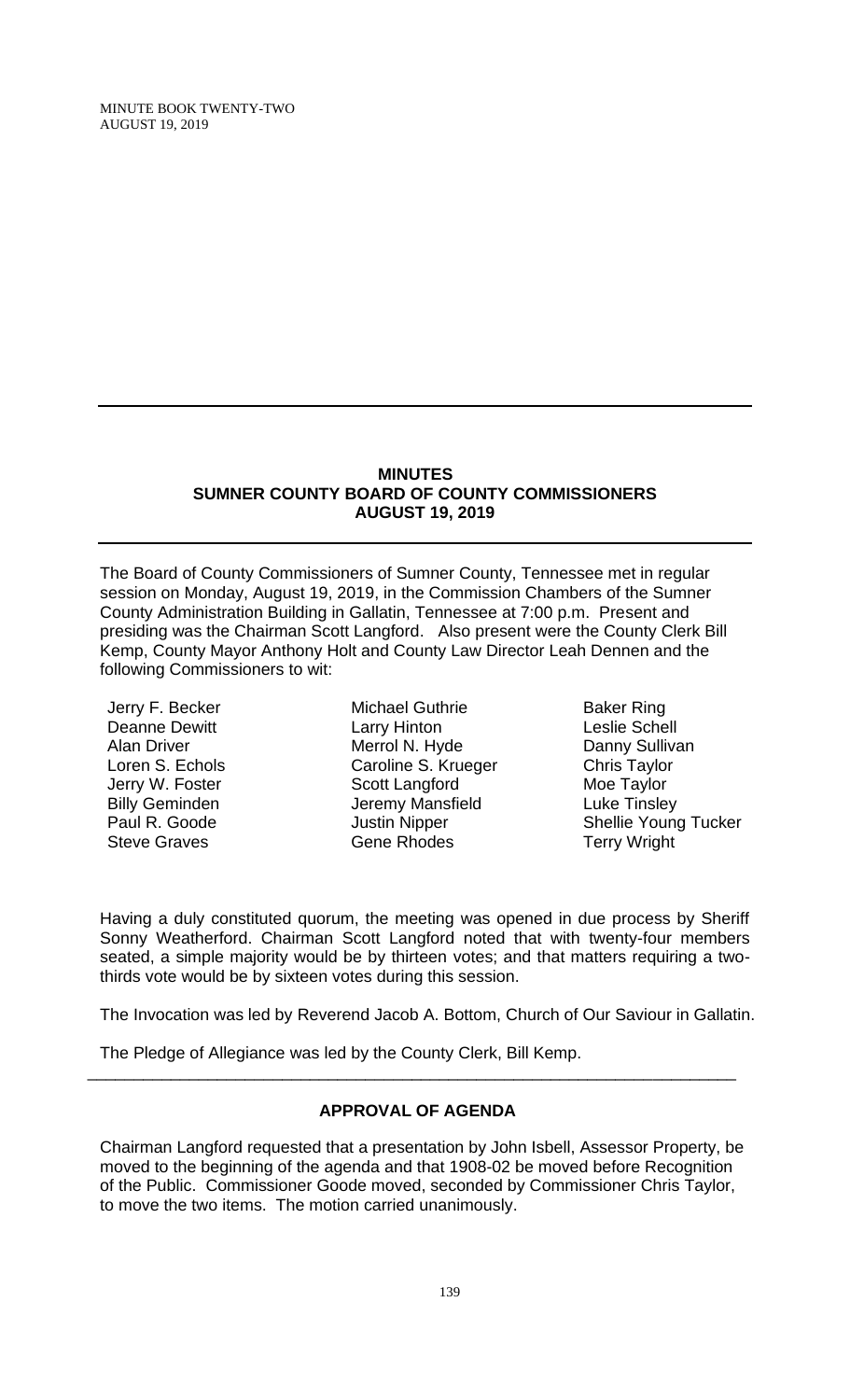Commissioner Mansfield moved, seconded by Commissioner Moe Taylor, to add the greenway resolution that he drafted earlier. Chairman Langford stated that upon his request, the resolution was moved to the September Legislative Committee agenda because of the lengthy agenda before the Commission this month.

Commissioner Mansfield called a point of order that this addition to the agenda only requires a majority vote instead of a two-thirds vote, as stated by Chairman Langford. The Chairman ruled it would take a two-thirds vote.

The electronic vote was recorded in the following manner:

| Res-Amend1                                                             |         |                         |            |      |       |           | 8/19/2019 7:06:18 PM |       |
|------------------------------------------------------------------------|---------|-------------------------|------------|------|-------|-----------|----------------------|-------|
|                                                                        | $YES -$ | $\overline{\mathbf{3}}$ | $NO -$     | - 19 |       | $ABS - 2$ |                      |       |
| Voting Results (Yes-Y; No-N; Abstain-A; Not Voting-NV; Not Present-NP) |         |                         |            |      |       |           |                      |       |
| A Driver                                                               |         | $- N$                   | B Geminden |      | $- N$ | B Ring    |                      | $- N$ |
| C Krueger                                                              |         | $- N$                   | C Taylor   |      | $- N$ |           | Chr. Langford- N     |       |
| D Dewitt                                                               |         | $- N$                   | D Sullivan |      | $- N$ |           | G Rhodes             | $- N$ |
| J Becker                                                               |         | $- N$                   | J Foster   |      | $- N$ |           | J Mansfield          | $- Y$ |
| J Nipper                                                               |         | $- N$                   | L Echols   |      | $- N$ |           | L Hinton             | $- A$ |
| L Schell                                                               |         | $- N$                   | L Tinsley  |      | $- N$ |           | M Guthrie            | $- N$ |
| M Hyde                                                                 |         | $- Y$                   | M Taylor   |      | – Y   |           | P Goode              | – N   |
| S Graves                                                               |         | – A                     | S Tucker   |      | – N   |           | T Wright             | $- N$ |

Chairman Langford declared the amendment to the agenda failed to pass.

Commissioner Moe Taylor moved, seconded by Commissioner Mansfield, to set the tax rate after the budgets are approved and, as such, move 1908-01 to the Budget Committee report as Item 4.

\_\_\_\_\_\_\_\_\_\_\_\_\_\_\_\_\_\_\_\_\_\_\_\_\_\_\_\_\_\_\_\_\_\_\_\_\_\_\_\_\_\_\_\_\_\_\_\_\_\_\_\_\_\_\_\_\_\_\_\_\_\_\_\_\_\_\_

The electronic vote was recorded in the following manner:

| <b>Res-Amend2</b> |           |       |            |       | 8/19/2019 7:09:18 PM                                                   |       |
|-------------------|-----------|-------|------------|-------|------------------------------------------------------------------------|-------|
|                   | $YES - 3$ |       | $NO -$     | -16   | $ABS - 5$                                                              |       |
|                   |           |       |            |       | Voting Results (Yes-Y; No-N; Abstain-A; Not Voting-NV; Not Present-NP) |       |
| A Driver          |           | – N   | B Geminden | $- N$ | B Ring                                                                 | $- N$ |
| C Krueger         |           | $- N$ | C Taylor   | $- N$ | Chr. Langford- N                                                       |       |
| D Dewitt          |           | $- N$ | D Sullivan | $- N$ | G Rhodes                                                               | $- N$ |
| J Becker          |           | $- Y$ | J Foster   | $- N$ | J Mansfield                                                            | $- Y$ |
| J Nipper          |           | $- N$ | L Echols   | $- A$ | L Hinton                                                               | $- A$ |
| L Schell          |           | $- N$ | L Tinsley  | $- A$ | M Guthrie                                                              | $- N$ |
| M Hyde            |           | $- A$ | M Taylor   | $- Y$ | P Goode                                                                | $- N$ |
| S Graves          |           | – A   | S Tucker   | $- N$ | T Wright                                                               | $- N$ |

Chairman Langford declared the amendment to the agenda failed to pass.

Commissioner Foster moved, and was duly seconded by Commissioner Rhodes, to adopt the agenda with the changes. The Commission approved the agenda as amended by voice vote of the body. Commissioners Moe Taylor and Mansfield voted against the approval of the agenda

\_\_\_\_\_\_\_\_\_\_\_\_\_\_\_\_\_\_\_\_\_\_\_\_\_\_\_\_\_\_\_\_\_\_\_\_\_\_\_\_\_\_\_\_\_\_\_\_\_\_\_\_\_\_\_\_\_\_\_\_\_\_\_\_\_\_\_\_\_\_

\_\_\_\_\_\_\_\_\_\_\_\_\_\_\_\_\_\_\_\_\_\_\_\_\_\_\_\_\_\_\_\_\_\_\_\_\_\_\_\_\_\_\_\_\_\_\_\_\_\_\_\_\_\_\_\_\_\_\_\_\_\_\_\_\_\_\_\_\_\_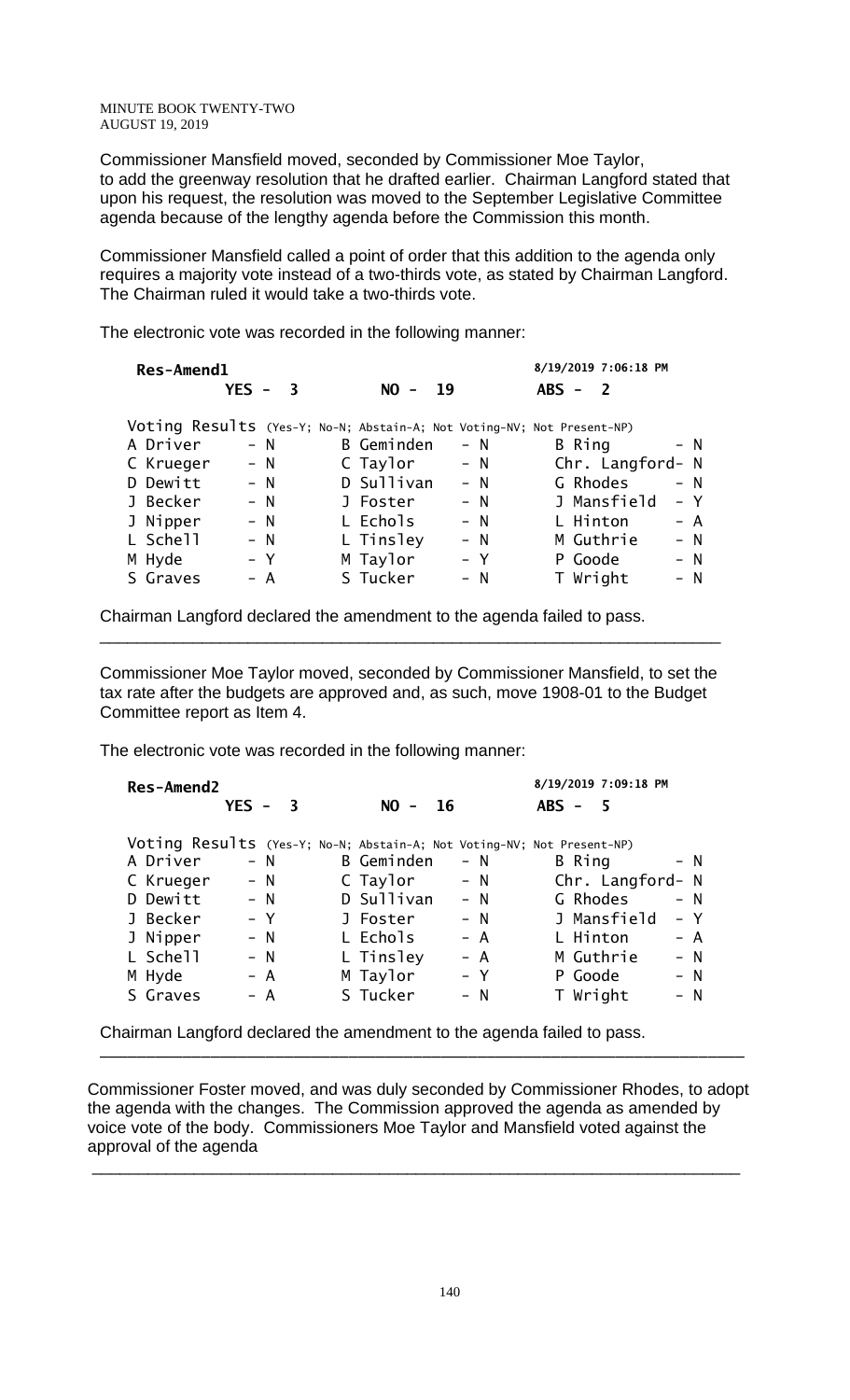# **APPROVAL OF MINUTES**

The minutes for the meeting of this body held on July 15, 2019, and recorded in the office of the Clerk, Bill Kemp, were approved by unanimous voice vote after Commissioner Nipper made the motion, seconded by Commissioner Goode.

# **REPORT OF THE CHAIR**

Chairman Langford recognized John Isbell, Assessor of Property, who gave a presentation on the certified tax rate. The overall growth of Sumner County was 36.2 percent. The new certified tax rate for Sumner County is 1.9284 per \$100 of assessed valuation, with the gross value of a penny valued at \$621,300.00. Mr. Isbell spoke about the reappraisal process and the appeals.

\_\_\_\_\_\_\_\_\_\_\_\_\_\_\_\_\_\_\_\_\_\_\_\_\_\_\_\_\_\_\_\_\_\_\_\_\_\_\_\_\_\_\_\_\_\_\_\_\_\_\_\_\_\_\_\_\_\_\_\_\_\_\_\_\_\_\_\_\_\_\_

Chairman Langford moved, seconded by Commissioner Ring, to approve the following resolution:

### **1908-02 A RESOLUTION TO APPROVE A PARTNERSHIP WITH AIR METHODS (LIFE FLIGHT) FOR HELICOPTER SERVICES AND LANDING ZONE WITH CONTRACT TERMS TO BE APPROVED BY THE LAW DIRECTOR**

**BE IT RESOLVED** by the Sumner County Board of County Commissioners meeting in regular session on this the 19<sup>th</sup> day of August 2019, that this body does hereby approve a partnership with Air Methods (Life Flight) for helicopter services and landing zone; and

**BE IT FURTHER RESOLVED** that this arrangement must be memorialized in a contract approved by the Law Director.

Commissioner Moe Taylor moved, seconded by Commissioner Mansfield, to refer the matter to the Legislative Committee for review of the contract.

\_\_\_\_\_\_\_\_\_\_\_\_\_\_\_\_\_\_\_\_\_\_\_\_\_\_\_\_\_\_\_\_\_\_\_\_\_\_\_\_\_\_\_\_\_\_\_\_\_\_\_\_\_\_\_\_\_\_\_\_\_\_\_\_\_

Without objection, Chairman Langford recognized Chief Greg Miller of Sumner County Emergency Medical Services who encouraged the Commission not to refer the matter, because of the benefits that will accrue to Sumner County in terms of better aeromedical response times.

The electronic vote on the resolution was recorded as follows:

| <b>Res-Refer1</b> |                           |            |       | 8/19/2019 7:26:11 PM                                                   |
|-------------------|---------------------------|------------|-------|------------------------------------------------------------------------|
|                   | $YES -$<br>$\overline{2}$ | $NO - 22$  |       | $ABS -$<br>$\mathbf{0}$                                                |
|                   |                           |            |       | Voting Results (Yes-Y; No-N; Abstain-A; Not Voting-NV; Not Present-NP) |
| A Driver          | $- N$                     | B Geminden | $- N$ | B Ring<br>– N                                                          |
| C Krueger         | $- N$                     | C Taylor   | $- N$ | Chr. Langford- N                                                       |
| D Dewitt          | $- N$                     | D Sullivan | $- N$ | G Rhodes<br>– N                                                        |
| J Becker          | $- N$                     | J Foster   | $- N$ | J Mansfield<br>– Y                                                     |
| J Nipper          | $- N$                     | L Echols   | $- N$ | L Hinton<br>$- N$                                                      |
| L Schell          | $- N$                     | L Tinsley  | $- N$ | M Guthrie<br>$- N$                                                     |
| M Hyde            | $- N$                     | M Taylor   | – Y   | P Goode<br>$- N$                                                       |
| S Graves          | $- N$                     | S Tucker   | $- N$ | T Wright<br>$- N$                                                      |

Chairman Langford declared the referral failed to pass.

\_\_\_\_\_\_\_\_\_\_\_\_\_\_\_\_\_\_\_\_\_\_\_\_\_\_\_\_\_\_\_\_\_\_\_\_\_\_\_\_\_\_\_\_\_\_\_\_\_\_\_\_\_\_\_\_\_\_\_\_\_\_\_\_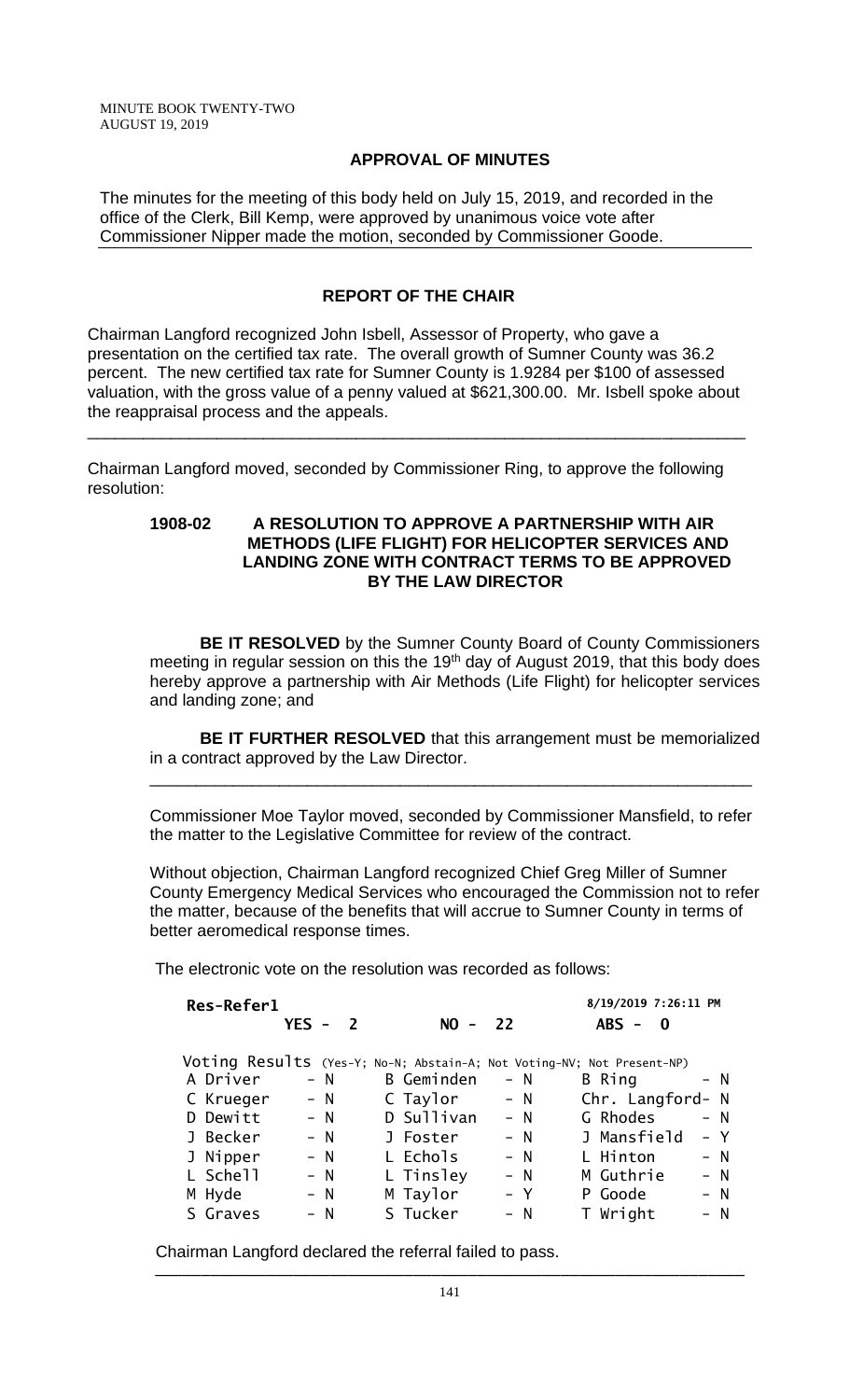The electronic vote on the resolution was recorded as follows:

| Res-1908-02 |            |            |       | 8/19/2019 7:26:40 PM                                                   |
|-------------|------------|------------|-------|------------------------------------------------------------------------|
|             | $YES - 22$ | $NO -$     | - 0   | $ABS - 2$                                                              |
|             |            |            |       | Voting Results (Yes-Y; No-N; Abstain-A; Not Voting-NV; Not Present-NP) |
| A Driver    | – Y        | B Geminden | – Y   | B Ring<br>– Y                                                          |
| C Krueger   | $- Y$      | C Taylor   | – Y   | Chr. Langford- Y                                                       |
| D Dewitt    | – Y        | D Sullivan | – Y   | G Rhodes<br>$- Y$                                                      |
| J Becker    | $- Y$      | J Foster   | $- Y$ | J Mansfield<br>$- A$                                                   |
| J Nipper    | $- Y$      | L Echols   | – Y   | L Hinton<br>$- Y$                                                      |
| L Schell    | $- Y$      | L Tinsley  | – Y   | M Guthrie<br>$- Y$                                                     |
| M Hyde      | $- Y$      | M Taylor   | $- A$ | - Y<br>P Goode                                                         |
| S Graves    | $- Y$      | S Tucker   | $- Y$ | T Wright<br>$- Y$                                                      |

Chairman Langford declared passage of 1908-02 by the body.

Chairman Langford noted that the Veterans Service Officer's report was provided for information only.

# **RECOGNITION OF THE PUBLIC**

\_\_\_\_\_\_\_\_\_\_\_\_\_\_\_\_\_\_\_\_\_\_\_\_\_\_\_\_\_\_\_\_\_\_\_\_\_\_\_\_\_\_\_\_\_\_\_\_\_\_\_\_\_\_\_\_\_\_\_\_\_\_\_\_

Chairman Langford directed County Clerk Kemp to read the following public notice into the record:

# **NOTICE OF INTENT TO EXCEED TAX RATE**

The Board of Commissioners of Sumner County, Tennessee will conduct a public hearing at the regularly scheduled meeting of the body on Monday, August 19, 2019, at 7:00 p.m. (local time), or as soon thereafter, on the intent of the county to potentially exceed the certified tax rate.

This public hearing will be held in the Commission Chambers, Sumner County Administration Building, 355 North Belvedere Drive, Gallatin, Tennessee, 37066.

The after reappraisal, certified tax rate as defined by T.C.A. §67-5-1701 is expected to be \$1.9284 per \$100 of assessed valuation. Based upon the proposed 2019-2020 budgets for both the County and the school system, there is potential that the certified tax rate will need to be exceeded in order to fund the approved budgets.

\_\_\_\_\_\_\_\_\_\_\_\_\_\_\_\_\_\_\_\_\_\_\_\_\_\_\_\_\_\_\_\_\_\_\_\_\_\_\_\_\_\_\_\_\_\_\_\_\_\_\_\_\_\_\_\_\_\_\_

Chairman Langford opened the floor to allow the public to speak concerning any matter on the agenda. The following were recognized to speak:

Presiding Judge of the 18<sup>th</sup> Judicial District, Lewis L. Oliver, spoke on behalf of all judges. Judge Oliver spoke in favor of the increased tax rate and 2019-2020 budget to fund the new judicial facility and voiced his support for increased pay for teachers.

Gina Carpenter of 742 Douglas Bend Road spoke in favor of teacher pay increases. She spoke against combining it with a tax increase.

Kurt Jahnke of 150 Jones Street spoke against raising taxes, as he is on a fixed income.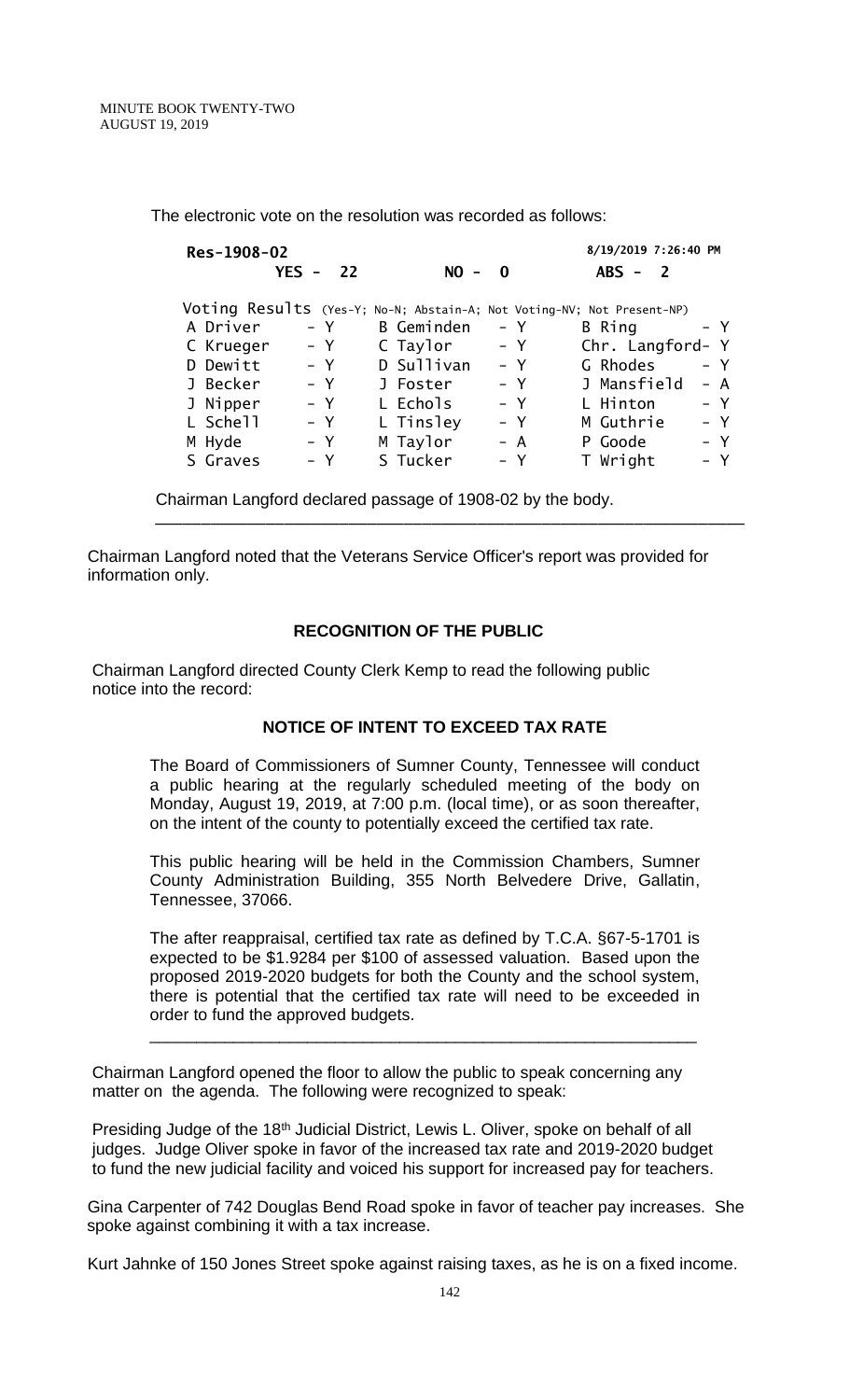Andy Gilley of 1154 Sugar Maple N. in Hendersonville spoke in support of the budget and pay increases for teachers. He spoke in favor of funding the full request of the tourism bureau.

Lisa Herren of 1070 Dorset Drive in Hendersonville spoke in favor of school nurses' pay increases.

Lance Taylor of 122 Stonehenge Drive and Union Elementary School Principal in Gallatin spoke in favor of the budget.

Carol Johnson of 409 Mt Vernon Road in Bethpage and a Gallatin High School nurse, spoke in favor of the pay increase.

Jon Duncan of 1065 Sweet Oak Ridge in Hendersonville and Principal at Madison Creek Elementary School spoke in favor of the pay increases for teachers.

Phillip Holt of 620 Cumberland Hills Drive in Hendersonville and Principal at the Station Camp Elementary School spoke in favor of teacher pay raises.

Tressa Sanders of 103 High Point Anchorage in Hendersonville and Principal at Jack Anderson Elementary spoke in favor of teacher increases.

Justin Alexander of 166 Glen Hill Drive in Hendersonville spoke in favor of teacher pay raises.

Shawn Fennell, of 819 Plantation Boulevard and City of Gallatin Councilman, spoke in favor of funding the new justice complex and a new parking garage in Gallatin.

Mary Genung of 1100 Lock Four Road in Gallatin spoke against the tax increase but in favor of teachers' raises. She asked for fiscal responsibility.

John Genung of 1100 Lock Four Road in Gallatin spoke in favor of teacher pay raises. He stated that the zero-growth calculation in relationship to the budget was misleading.

Renee Manwaring, a Goodlettsville resident and Beech High School teacher, spoke in favor of teacher pay raises.

Darren Frank, 108 Laurens Way North in Hendersonville and Principal of Merrol Hyde Magnet School, spoke in favor of teacher pay raises.

Ralazas Varga of 136 Shorecrest Circle in Hendersonville spoke in favor of teacher pay raises.

Courtney Spears, 106 Sagamore Trace in Hendersonville and President of the Sumner County Education Association, spoke in favor of teacher raises.

Jimmy Overton, City of Gallatin Councilman, spoke in favor of the new justice complex and parking garage. He spoke in favor of teacher raises.

Brian Corson of 128 Northlake Drive in Hendersonville spoke in favor of teacher pay raises.

Ron Becker, 119 Dames Avenue South in Gallatin and Principal of Gallatin High School, spoke in favor of pay raises for teachers.

Zoe Doyle of 821 Longboat Drive in Gallatin spoke in favor of the new justice complex and pay raises for teachers.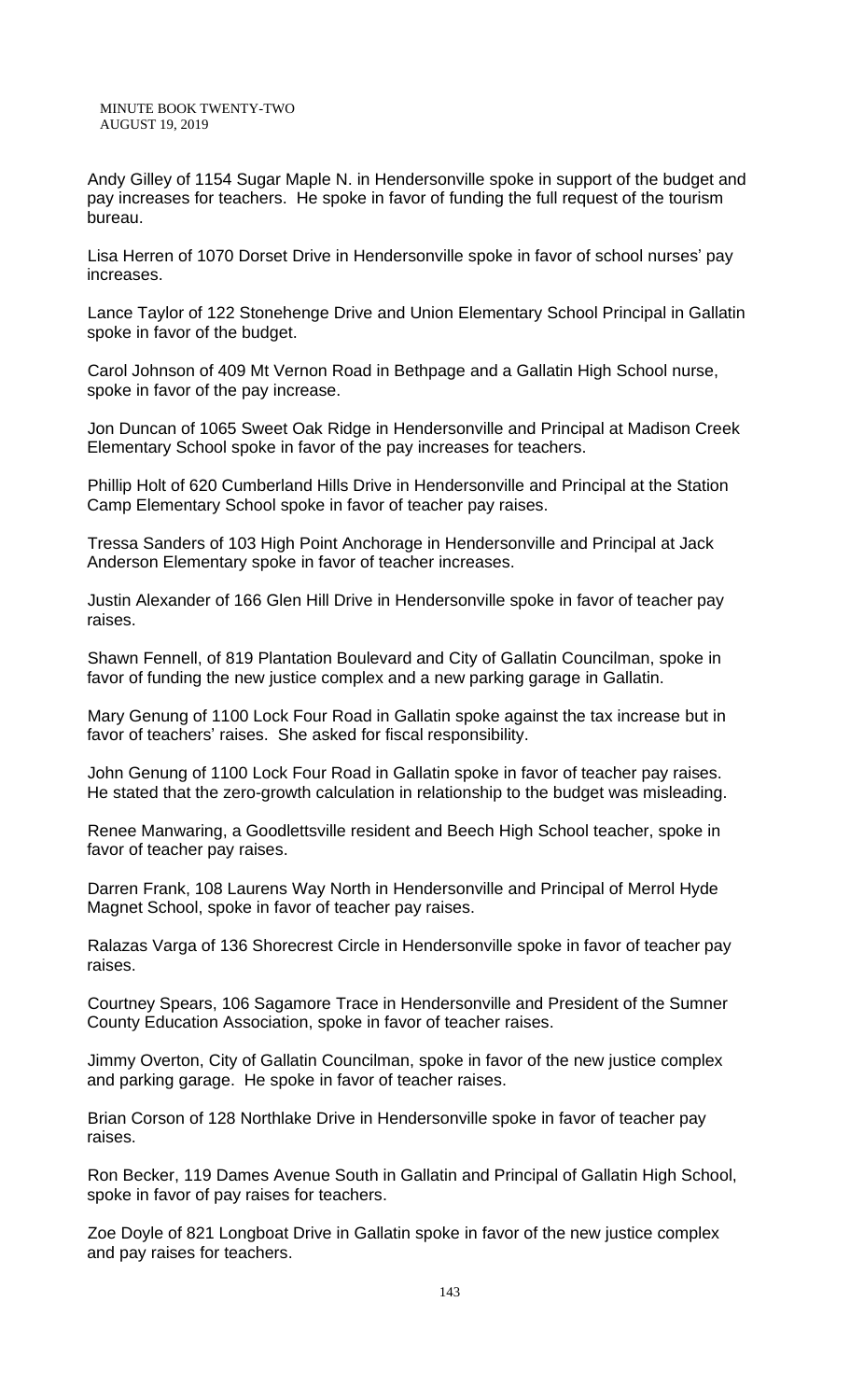Rick Duffer, 229 Chipaway Drive in Gallatin and Principal of Westmoreland High School, spoke favor teacher pay raises.

\_\_\_\_\_\_\_\_\_\_\_\_\_\_\_\_\_\_\_\_\_\_\_\_\_\_\_\_\_\_\_\_\_\_\_\_\_\_\_\_\_\_\_\_\_\_\_\_\_\_\_\_\_\_\_\_\_\_\_\_\_\_\_\_\_\_\_\_\_\_\_

#### **RECESS**

Chairman Langford declared a recess at 9:10 p.m. The Commission reconvened at 9:20 p.m.

Steven Puckett of 228 Sanders Ferry Drive, Apt. A-21 in Hendersonville spoke on the budget. He asked commissioners to increase election worker pay and to protect voters from election day intimidation. He asked that debt be retired at a faster rate.

Betheny Stepleton of 141 Wessington Place in Hendersonville spoke in favor of teacher pay raises.

Jerome McCarter of 137 Bay Drive in Hendersonville said that he is a senior citizen on a fixed income. He asked commissioners not to raise property taxes.

Hana Ali of 2005 East Sherling Court in Hendersonville spoke in favor of supporting the school system with teacher pay raises.

Kevin Baigert, 424 A. B. Wade Road in Portland and a member of the Sumner Taxpayer Alliance, spoke against the property tax increase.

Wes Duenkel of 321 Buffalo Run in Goodlettsville spoke in favor of the pay raise for teachers and the tax increase.

Susie Robinson of 2695 Long Hollow Pike spoke in favor of the teachers' pay raises and asked why they have not gotten a raise sooner.

Andrea Swisher of 863 Loretta Drive spoke in favor of pay raises for teachers and against an increase in property taxes.

Courtney Smith of 1241 Jenkins Lane in Gallatin spoke in favor of increased pay for teachers.

Nadine Korby of 247 Wat Nolen Road in Cottontown said the teachers deserve a raise but spoke against the property tax increase.

Tracy Martin of 2543 Long Hollow Pike stated that the County has a spending problem and was against a property tax increase. He said the teachers deserve a pay raise.

Pascal Jouvence of 1335 Long Hollow Pike in Gallatin spoke in favor of a pay raise for teachers and against a property tax increase.

Rachel Souliere of 242 Kirkpatrick Drive in Gallatin spoke in favor of funding school resource officers and a consolidated judicial system.

Tim Cummings of 282 Trey Lane in Gallatin spoke against a property tax increase.

Brad Plumlee of 685 Bugg Hollow Road in Gallatin spoke against a tax increase and asked for more fiscal accountability in county government.

Jason Thomlinson of 121 Cloverfield Court in Hendersonville spoke in favor of teacher pay raises.

Mark Pearson of 2543 Highway 31E in Gallatin spoke in favor of pay raises for teachers.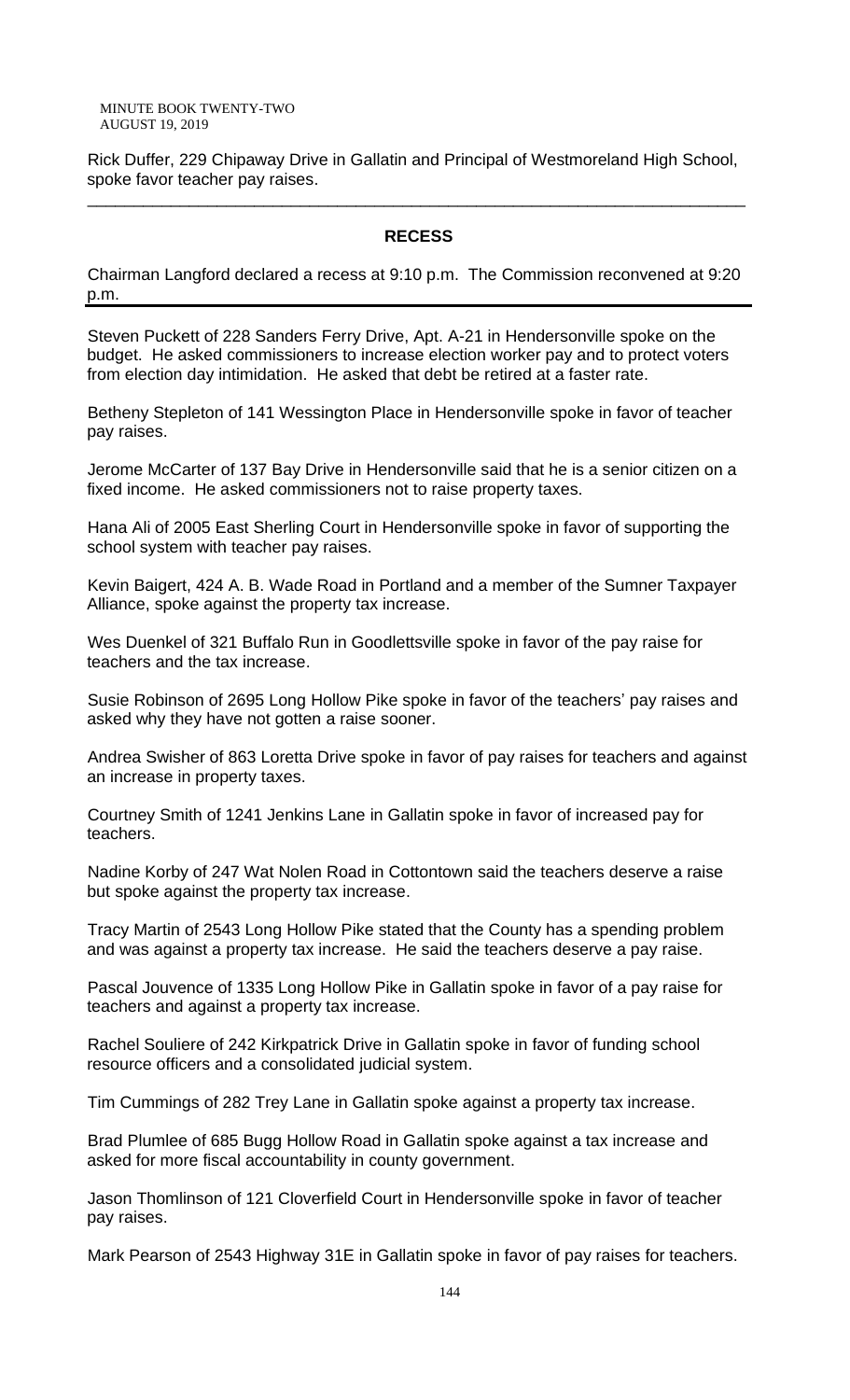Kyle Robinson of 414 Upper Station Camp Creek Road questioned the timing of raising teacher raises in conjunction with a property tax increase.

Janice Hamblen of 329 Malone Drive in Gallatin said her house was assessed for 30 or 40 percent more. She said she lives on a fix income and cannot afford a property tax increase.

Christy Wall of 1046 Brixton Boulevard in Hendersonville spoke in favor of the tax increase and the teacher pay raise.

\_\_\_\_\_\_\_\_\_\_\_\_\_\_\_\_\_\_\_\_\_\_\_\_\_\_\_\_\_\_\_\_\_\_\_\_\_\_\_\_\_\_\_\_\_\_\_\_\_\_\_\_\_\_\_\_\_\_\_\_\_\_\_\_\_\_

With no one else wishing to speak, recognition of the public was closed.

# **RECESS**

 Chairman Langford declared a recess at 10:40 p.m. The Commission reconvened at 10:55 p.m.

\_\_\_\_\_\_\_\_\_\_\_\_\_\_\_\_\_\_\_\_\_\_\_\_\_\_\_\_\_\_\_\_\_\_\_\_\_\_\_\_\_\_\_\_\_\_\_\_\_\_\_\_\_\_\_\_\_\_\_\_\_\_\_\_\_

Chairman Langford recognized David Lawing, Sumner County Director of Finance, who presented the composition of the requested property tax rate as follows:

\$2.2620

\$2.1420- \$0.1200-School Teacher Pay Increases

\$201020- \$0.0400-Jail Module, Parking Garage and Justice Center

\$2.0920- \$0.0100-Additional Highway Department Needs

 \$2.0720- \$0.0200-School Resource Officers in Each Existing School \$0.1436 Inflation

\$1.9284- (Certified Tax Rate)

Mr. Lawing and Commissioner Chris Taylor explained the property tax increase and the need to capture years of inflation with a \$0.1436-cent increase in the property tax rate. Mr. Lawing stated that the Hospital Fund is not a recurring source of revenue to fund teacher pay raises.

Commissioner Chris Taylor moved, seconded by Commissioner Geminden, to approve the following resolution:

#### **1908-01 A RESOLUTION ACCEPTING THE CERTIFIED RATE AND FIXING THE TAX LEVY IN SUMNER COUNTY, TENNESSEE FOR THE FISCAL YEAR BEGINNING JULY 1, 2019 AND ENDING JUNE 30, 2020**

**BE IT RESOLVED** by the Sumner County Board of County Commissioners meeting in regular session on this the 19<sup>th</sup> day of August 2019, that after the 2019 reappraisal this body hereby accepts the certified rate of \$1.9284 per \$100 of taxable property; and

**BE IT FURTHER RESOLVED** that the property tax rate for Sumner County, Tennessee for the fiscal year beginning July 1, 2019 and ending June 30, 2020 shall be set at a new rate of \$2.2620 on each \$100 of taxable property, which is to provide revenue for each of the following funds and otherwise conform to the following levies; and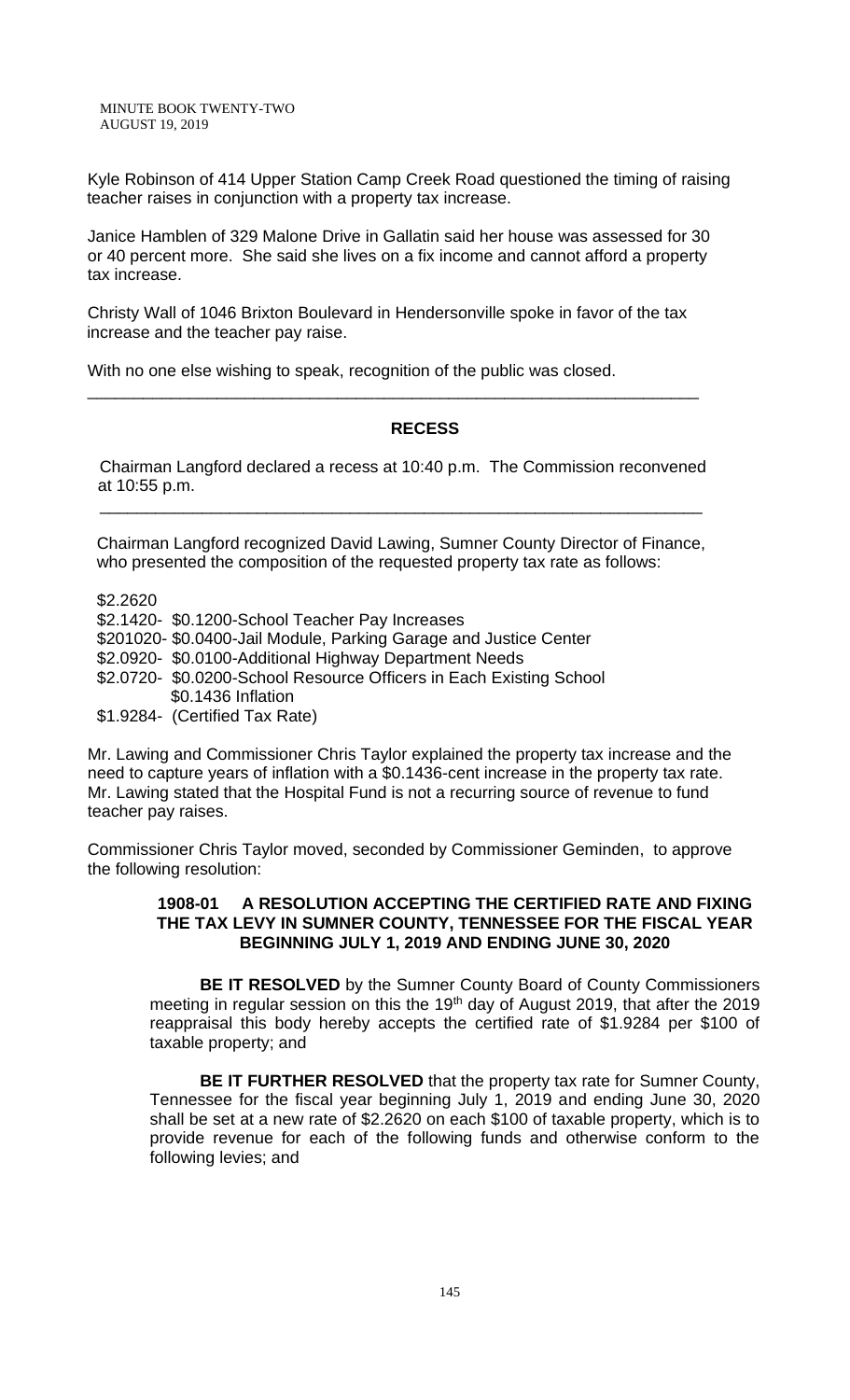| Fund                          | <b>Tax Rate</b> |        | Percentage |
|-------------------------------|-----------------|--------|------------|
| General                       | \$              | 0.4787 | 21.16%     |
| <b>General Debt Service</b>   |                 | 0.2786 | 12.32%     |
| <b>Highway/Public Works</b>   |                 | 0.0123 | 0.54%      |
| <b>General Purpose School</b> |                 | 1.3250 | 58.58%     |
| Capital Projects              |                 | 0.1674 | 7.40%      |
| Total                         | S               | 2.2620 | 100.00%    |

**FURTHER RESOLVED** that the County Trustee shall reflect the property tax rate upon receipts used in collecting property taxes; and

**BE IT FURTHER RESOLVED** that all resolutions of the County Board of Commissioners of Sumner County, Tennessee which are in conflict with this resolution are hereby repealed; and

**BE IT FURTHER RESOLVED** that this resolution shall take effect from and after its passage, and its provisions shall be in force from and after July 1, 2019, the public welfare requiring it; and

**BE IT FURTHER RESOLVED** that it is recommended the Sumner County teachers raise start January 1, 2020, pending School Board approval.

**\_\_\_\_\_\_\_\_\_\_\_\_\_\_\_\_\_\_\_\_\_\_\_\_\_\_\_\_\_\_\_\_\_\_\_\_\_\_\_\_\_\_\_\_\_\_\_\_\_\_\_\_\_\_\_\_\_\_\_\_\_\_\_\_**

 Commissioner Mansfield moved, seconded by Commissioner Moe Taylor, to sever the acceptance of the certified tax rate of \$1.9284 per \$100 of taxable property from the increase in taxes.

Commissioner Chris Taylor called for a point of order regarding Commissioner Mansfield's statement that the 2014 tax rate increase should have covered the cost to hire School Resource Officers in all schools, but the funds were never put there. Commissioner Chris Taylor stated that 14 SROs were hired during that time. Chairman Langford agreed with Commissioner Taylor.

 Commissioner Chris Taylor called for a point of order regarding Commissioner Mansfield's statement that the County could pass alternate funding, such as an education impact fee, because the cost of new growth is not paying for itself. Commissioner Chris Taylor stated that County Law Director Leah Dennen sent out a brief explaining why the County cannot do that right now. He further stated that it has been brought up in several different committees. Chairman Langford agreed with Commissioner Taylor.

Commissioner Chris Taylor called for a point of order regarding Commissioner Mansfield's statement that County Mayor Anthony Holt said he would not purchase Anything that was not on the Capital Funds Projects Needs list. Chairman Langford stated that matter had been resolved and to refrain from sidebar comments.

Commissioner Chris Taylor called for a point of order in regard to Commissioner Mansfield's statement that in a Highway Commission meeting the County Mayor said the last time the county had a referendum on the wheel tax, the citizens voted it down. Commissioner Taylor said that his commission district voted for the last wheel tax increase.

 Commissioner Geminden called for a point of order, stating that Commissioner Mansfield was in the queue before the motion was ever made or seconded and should not have had the floor first. Chairman Langford agreed and said he would watch that closer in the future.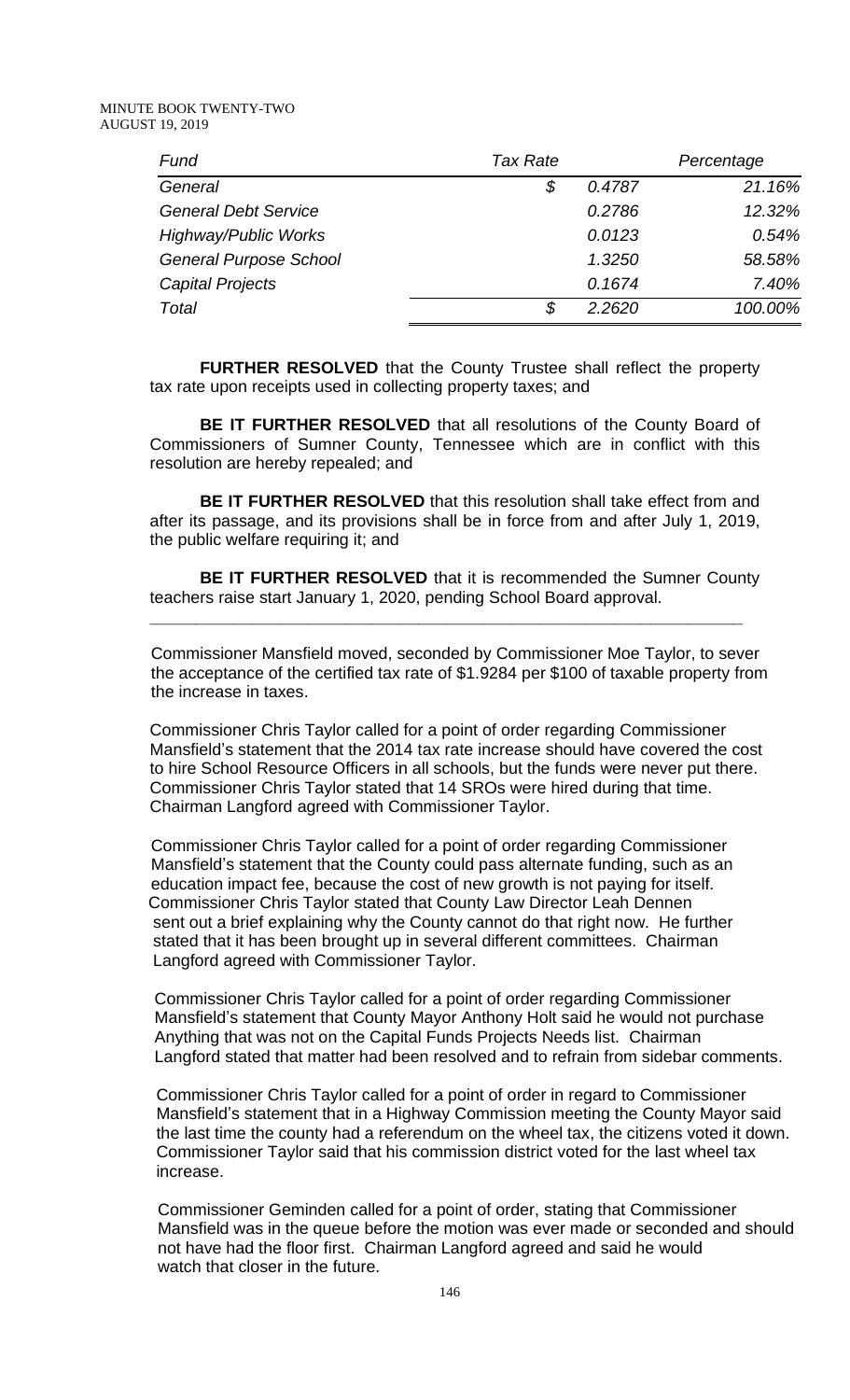After discussion, Commissioner Hinton called for the question.

The electronic vote was recorded in the following manner:

| Res-Question1                                                          |       |  | 8/19/2019 11:42:37 PM |       |           |          |                  |  |       |
|------------------------------------------------------------------------|-------|--|-----------------------|-------|-----------|----------|------------------|--|-------|
| $YES -$                                                                | - 15  |  | $NO -$                | - 9   | $ABS - 0$ |          |                  |  |       |
| Voting Results (Yes-Y; No-N; Abstain-A; Not Voting-NV; Not Present-NP) |       |  |                       |       |           |          |                  |  |       |
| A Driver                                                               | – Y   |  | <b>B</b> Geminden     | – N   |           | B Ring   |                  |  | - Y   |
| C Krueger                                                              | $- N$ |  | C Taylor              | $- Y$ |           |          | Chr. Langford- Y |  |       |
| D Dewitt                                                               | $- Y$ |  | D Sullivan            | $- Y$ |           | G Rhodes |                  |  | $- Y$ |
| J Becker                                                               | $- Y$ |  | J Foster              | $- Y$ |           |          | J Mansfield      |  | $- N$ |
| J Nipper                                                               | $- Y$ |  | L Echols              | $- Y$ |           | L Hinton |                  |  | $- Y$ |
| L Schell                                                               | $- N$ |  | L Tinsley             | $- N$ |           |          | M Guthrie        |  | $- N$ |
| M Hyde                                                                 | $- Y$ |  | M Taylor              | $- N$ |           | P Goode  |                  |  | $- N$ |
| S Graves                                                               | $- Y$ |  | S Tucker              |       | $- Y$     | T Wright |                  |  | $- N$ |

 $\overline{\phantom{a}}$  , and the contribution of the contribution of the contribution of the contribution of the contribution of the contribution of the contribution of the contribution of the contribution of the contribution of the

 Chairman Langford declared the call for the question on the motion to sever the acceptance for the certified tax rate failed to pass.

 After further discussion, the electronic vote to sever was recorded in the following manner:

| Res-1908-01.01 |       | 8/19/2019 11:49:37 PM                                                  |       |                  |       |  |
|----------------|-------|------------------------------------------------------------------------|-------|------------------|-------|--|
| $YES -$        |       | $NO -$<br>-16                                                          |       | $ABS - 0$        |       |  |
|                |       | Voting Results (Yes-Y; No-N; Abstain-A; Not Voting-NV; Not Present-NP) |       |                  |       |  |
| A Driver       | $- N$ | B Geminden                                                             | $- N$ | B Ring           | $- N$ |  |
| C Krueger      | $- N$ | C Taylor                                                               | $- N$ | Chr. Langford- N |       |  |
| D Dewitt       | $- N$ | D Sullivan                                                             | $- N$ | G Rhodes         | $- N$ |  |
| J Becker       | $- Y$ | J Foster                                                               | $- N$ | J Mansfield      | $- Y$ |  |
| J Nipper       | $- N$ | L Echols                                                               | $- N$ | L Hinton         | $- Y$ |  |
| L Schell       | $- N$ | L Tinsley                                                              | $- Y$ | M Guthrie        | - N   |  |
| M Hyde         | $- Y$ | M Taylor                                                               | $- Y$ | P Goode          | - N   |  |
| S Graves       | - NV  | S Tucker                                                               | $- N$ | T Wright         | – Y   |  |
|                |       |                                                                        |       |                  |       |  |

 Chairman Langford declared the motion to sever and vote on the acceptance for the certified tax rate failed to pass.

 $\overline{\phantom{a}}$  , and the contribution of the contribution of the contribution of the contribution of the contribution of the contribution of the contribution of the contribution of the contribution of the contribution of the

Commissioner Becker stated for the record that he would like to clear up confusion that centered around his vote on the property tax rate during the August 12, 2019, Budget Committee meeting. He stated that the school system circulated an email to teachers, staff and Facebook with a summary of the referenced meeting. He said the email stated that he voted against raises for teachers. For the record, he said contrary to what the email stated he did not vote against the salary increases. He said he voted against the specific property tax rate proposal because it exceeded what he thought was necessary to fund the school budget and teacher pay raises.

Commissioner Moe Taylor moved, seconded by Commissioner Mansfield, to leave five cents for teachers' pay raises and set the tax rate at \$1.9784.

The electronic vote on the motion was recorded in the following manner:

| Res-1908-01.02 |           | 8/20/2019 12:27:59 AM |  |
|----------------|-----------|-----------------------|--|
| $YES - 0$      | $NO - 24$ | $ABS - 0$             |  |

Voting Results (Yes-Y; No-N; Abstain-A; Not Voting-NV; Not Present-NP)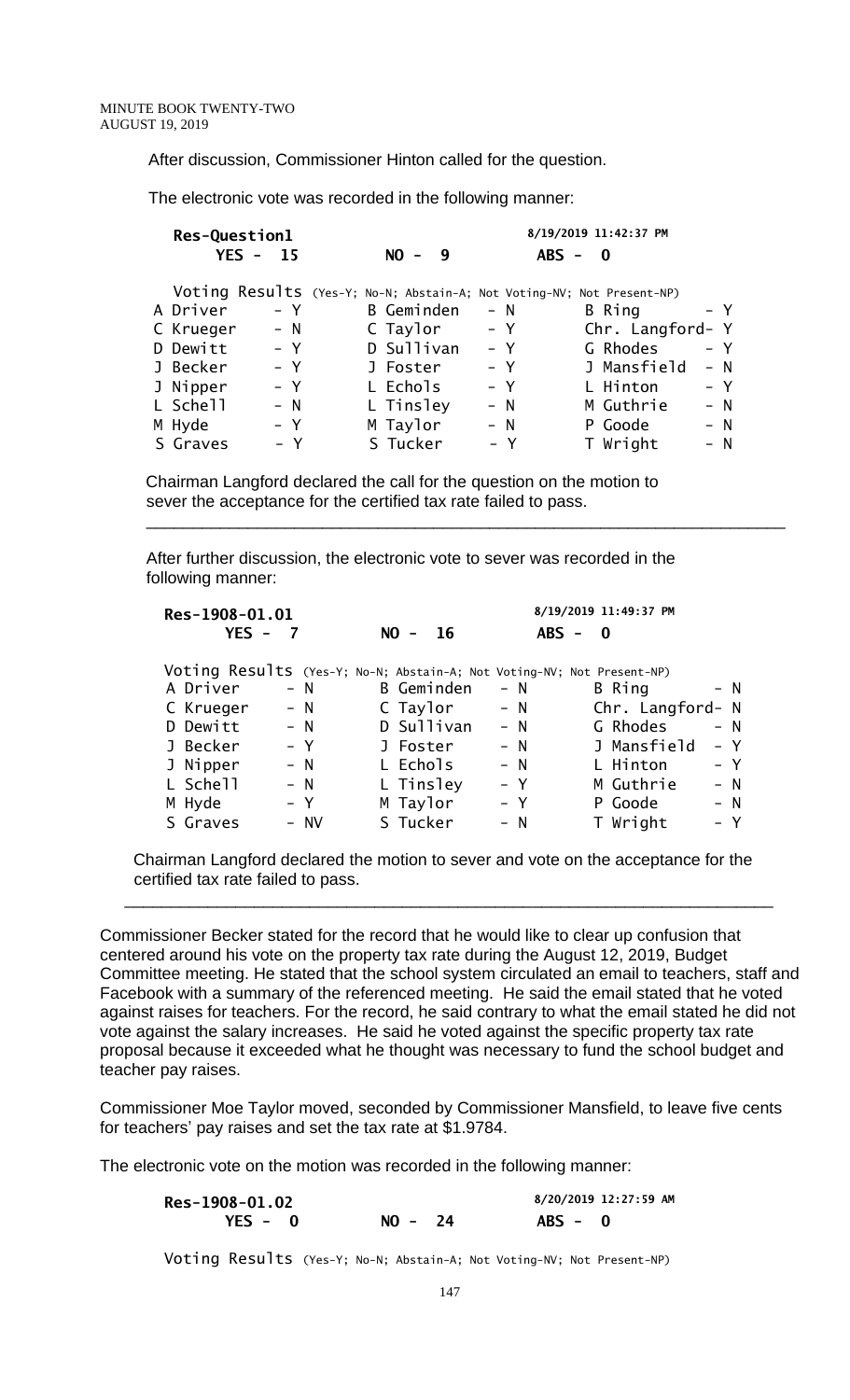| A Driver  | $- N$ | <b>B</b> Geminden | – N   | B Ring<br>$- N$      |
|-----------|-------|-------------------|-------|----------------------|
| C Krueger | $- N$ | C Taylor          | – N   | Chr. Langford- N     |
| D Dewitt  | $- N$ | D Sullivan        | $- N$ | G Rhodes<br>$- N$    |
| J Becker  | $- N$ | J Foster          | $- N$ | J Mansfield<br>$- N$ |
| J Nipper  | $- N$ | L Echols          | $- N$ | L Hinton<br>$- N$    |
| L Schell  | $- N$ | L Tinsley         | $- N$ | M Guthrie<br>$- N$   |
| M Hyde    | $- N$ | M Taylor          | $- N$ | P Goode<br>$- N$     |
| S Graves  | $- N$ | S Tucker          | $- N$ | T Wright<br>$- N$    |
|           |       |                   |       |                      |

 Chairman Langford declared the amendment failed to pass. Commissioner Moe Taylor called for a point of order, stating that he voted no because he thought the vote was on the motion to sever the vote to accept the certified tax rate.

Commissioner Echols moved, seconded by Commissioner Goode, to amend to the main motion to recommend the Board of Education give the raises to teachers beginning in January, 2020.

The electronic vote on the amendment was recorded in the following manner:

 $\overline{\phantom{a}}$  , and the contribution of the contribution of the contribution of the contribution of the contribution of the contribution of the contribution of the contribution of the contribution of the contribution of the

| Res-1908-01.03 |       |                                                                        | 8/20/2019 12:34:48 AM |                  |       |  |  |  |
|----------------|-------|------------------------------------------------------------------------|-----------------------|------------------|-------|--|--|--|
| $YES -$        | 22    | $NO - 0$                                                               |                       | $ABS - 2$        |       |  |  |  |
|                |       | Voting Results (Yes-Y; No-N; Abstain-A; Not Voting-NV; Not Present-NP) |                       |                  |       |  |  |  |
| A Driver       | – Y   | <b>B</b> Geminden                                                      | – Y                   | B Ring           | – Y   |  |  |  |
| C Krueger      | $- Y$ | C Taylor                                                               | $- Y$                 | Chr. Langford- Y |       |  |  |  |
| D Dewitt       | $- Y$ | D Sullivan                                                             | $- Y$                 | G Rhodes         | $- Y$ |  |  |  |
| J Becker       | $- Y$ | J Foster                                                               | $- Y$                 | J Mansfield      | $- A$ |  |  |  |
| J Nipper       | $- Y$ | L Echols                                                               | $- Y$                 | L Hinton         | $- Y$ |  |  |  |
| L Schell       | $- Y$ | L Tinsley                                                              | $- Y$                 | M Guthrie        | $- Y$ |  |  |  |
| M Hyde         | $- Y$ | M Taylor                                                               | – A                   | P Goode          | – Y   |  |  |  |
| S Graves       | - Y   | S Tucker                                                               | $- Y$                 | T Wright         | $- Y$ |  |  |  |

Chairman Langford declared the amendment passed. The amendment to the main motion was reflected in the stated resolution.

Commissioner Nipper called for the question. The electronic vote was recorded in the following manner:

\_\_\_\_\_\_\_\_\_\_\_\_\_\_\_\_\_\_\_\_\_\_\_\_\_\_\_\_\_\_\_\_\_\_\_\_\_\_\_\_\_\_\_\_\_\_\_\_\_\_\_\_\_\_\_\_\_\_\_\_\_\_\_\_\_\_\_\_\_

| <b>Res-Question2</b>                                                   |         |            |       | 8/20/2019 12:36:23 AM   |       |  |
|------------------------------------------------------------------------|---------|------------|-------|-------------------------|-------|--|
| $YES - 15$                                                             |         | $NO -$     | - 8   | $ABS -$<br>$\mathbf{0}$ |       |  |
| Voting Results (Yes-Y; No-N; Abstain-A; Not Voting-NV; Not Present-NP) |         |            |       |                         |       |  |
| A Driver                                                               | $- Y$   | B Geminden | – Y   | B Ring                  | – Y   |  |
| C Krueger                                                              | $- N$   | C Taylor   | $- Y$ | Chr. Langford- Y        |       |  |
| D Dewitt                                                               | $- Y$   | D Sullivan | $- Y$ | G Rhodes                | $- Y$ |  |
| J Becker                                                               | $- N$   | J Foster   | $- Y$ | J Mansfield             | $- N$ |  |
| J Nipper                                                               | $- Y$   | L Echols   | – Y   | L Hinton                | $- N$ |  |
| L Schell                                                               | $- Y$   | L Tinsley  | $- N$ | M Guthrie               | $- Y$ |  |
| M Hyde                                                                 | $- N$   | M Taylor   | $- N$ | P Goode                 | $- Y$ |  |
| S Graves                                                               | $- N V$ | S Tucker   | – Y   | T Wright                | – N   |  |

\_\_\_\_\_\_\_\_\_\_\_\_\_\_\_\_\_\_\_\_\_\_\_\_\_\_\_\_\_\_\_\_\_\_\_\_\_\_\_\_\_\_\_\_\_\_\_\_\_\_\_\_\_\_\_\_\_\_\_\_\_\_\_\_\_\_\_\_\_

Chairman Langford declared the call for the question failed to pass.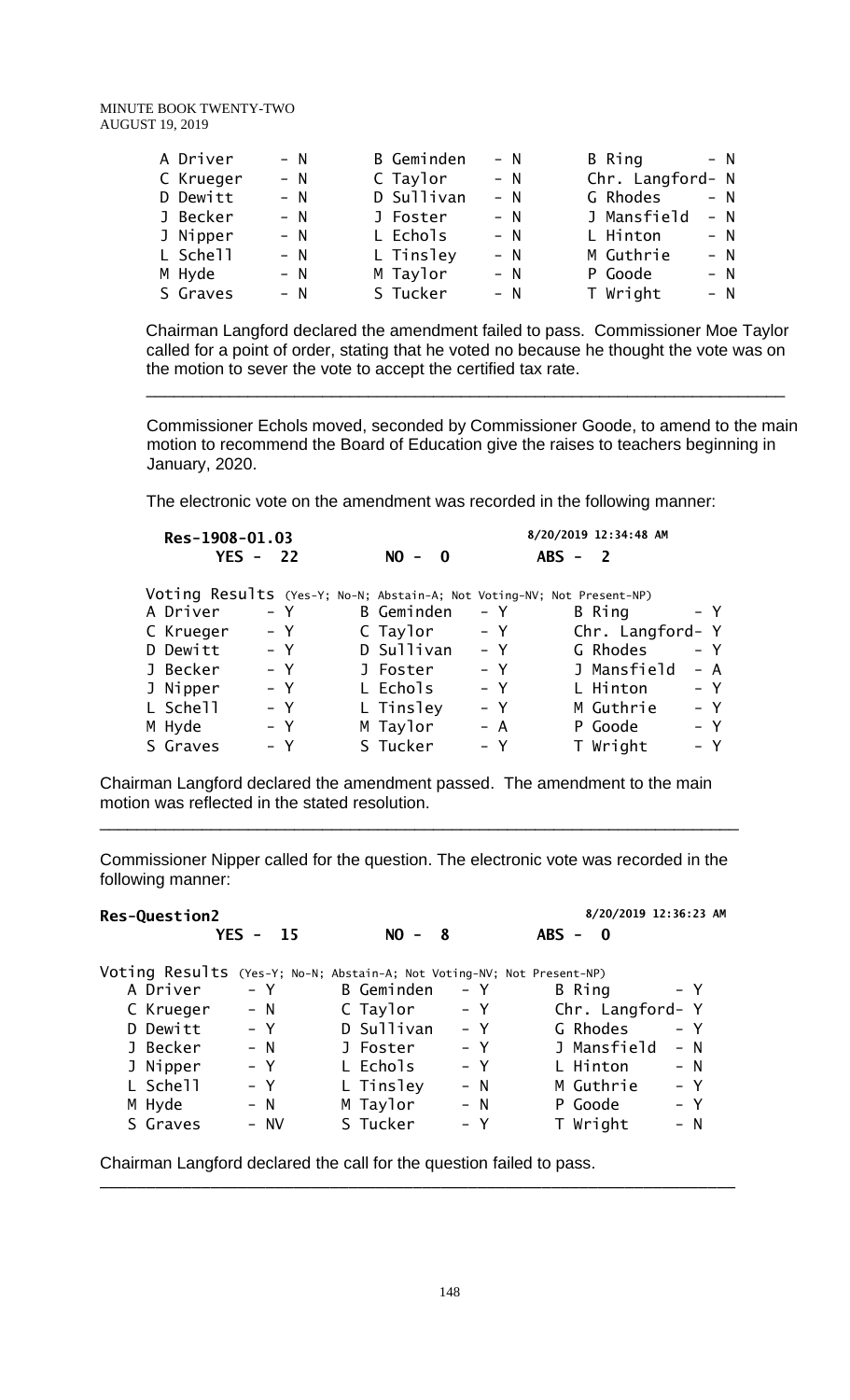Commissioner Graves moved, seconded by Commissioner Moe Taylor, to take the following allocations out of the Hospital Fund:

 \$0.0400-Jail Module, Parking Garage and Justice Center \$0.0100-Additional Highway Department Needs \$0.0200-School Resource Officer in Each Existing School

Commissioner Graves withdrew the motion, as well as the commissioner seconding the motion.

The electronic vote on the resolution was recorded in the following manner:

| Res-1908-01                                                            |    |                   |       | 8/20/2019 12:54:16 AM |       |
|------------------------------------------------------------------------|----|-------------------|-------|-----------------------|-------|
| $YES -$                                                                | 17 | $NO - 7$          |       | $ABS - 0$             |       |
| Voting Results (Yes-Y; No-N; Abstain-A; Not Voting-NV; Not Present-NP) |    |                   |       |                       |       |
| A Driver<br>– Y                                                        |    | <b>B</b> Geminden | $- Y$ | B Ring                | – Y   |
| $- Y$<br>C Krueger                                                     |    | C Taylor          | $- Y$ | Chr. Langford- Y      |       |
| D Dewitt<br>$- Y$                                                      |    | D Sullivan        | – Y   | G Rhodes              | – Y   |
| $- N$<br>J Becker                                                      |    | J Foster          | $- Y$ | J Mansfield           | $- N$ |
| $- Y$<br>J Nipper                                                      |    | L Echols          | – Y   | L Hinton              | $- Y$ |
| L Schell<br>– Y                                                        |    | L Tinsley         | $- N$ | M Guthrie             | $- Y$ |
| M Hyde<br>$- N$                                                        |    | M Taylor          | $- N$ | P Goode               | – Y   |
| S Graves<br>$- N$                                                      |    | S Tucker          | – Y   | T Wright              | – N   |

Chairman Langford declared Resolution 1908-01 approved as amended by the body. \_\_\_\_\_\_\_\_\_\_\_\_\_\_\_\_\_\_\_\_\_\_\_\_\_\_\_\_\_\_\_\_\_\_\_\_\_\_\_\_\_\_\_\_\_\_\_\_\_\_\_\_\_\_\_\_\_\_\_\_\_\_\_\_\_\_\_\_\_

#### **CONSENT AGENDA**

Chairman Langford introduced the following items on the Consent Agenda:

#### **1908-06 A RESOLUTION DECLARING VARIOUS ITEMS FROM THE LAW DIRECTOR'S OFFICE AS SURPLUS PROPERTY AND AUTHORIZING DISPOSAL OR SALE OF SAME PURSUANT TO EXISTING POLICIES AND PROCEDURES**

**BE IT RESOLVED** by the Sumner County Board of County Commissioners meeting in regular session on this the 19<sup>th</sup> day of August 2019, that this body hereby declares various items from the Law Director's Office as surplus, as shown on the attachment; and

**BE IT FURTHER RESOLVED** that the disposal or sale of the same is authorized pursuant to existing policies and procedures.

**\_\_\_\_\_\_\_\_\_\_\_\_\_\_\_\_\_\_\_\_\_\_\_\_\_\_\_\_\_\_\_\_\_\_\_\_\_\_\_\_\_\_\_\_\_\_\_\_\_\_\_\_\_\_\_\_\_\_\_\_\_\_\_\_\_**

#### **1908-07 A RESOLUTION DECLARING VARIOUS ITEMS FROM THE CIRCUIT COURT AS SURPLUS PROPERTY AND AUTHORIZING DISPOSAL OR SALE OF SAME PURSUANT TO EXISTING POLICIES AND PROCEDURES**

**BE IT RESOLVED** by the Sumner County Board of County Commissioners meeting in regular session on this the 19<sup>th</sup> day of August 2019, that this body hereby declares various items from the Circuit Court as surplus, as shown on the attachment; and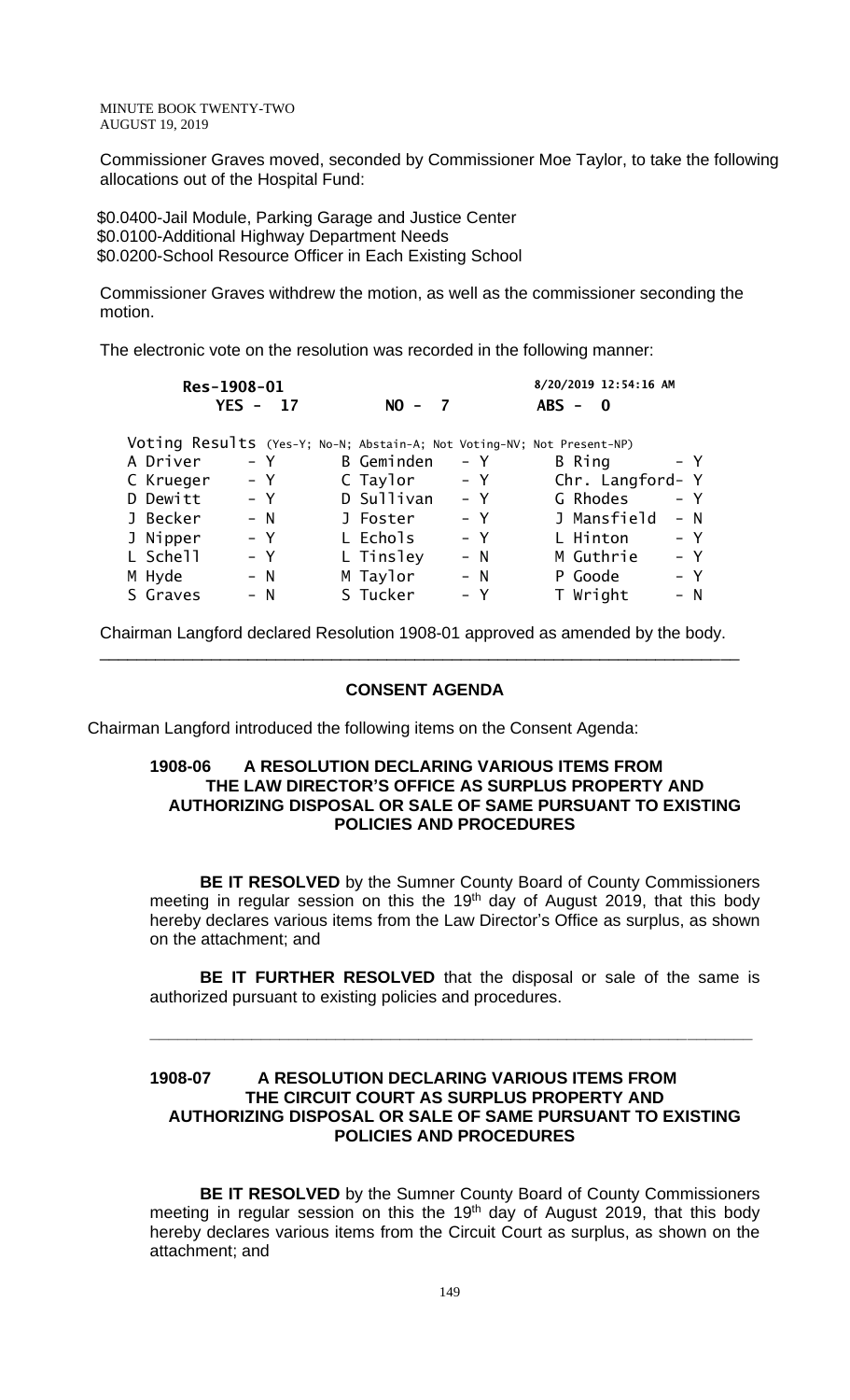**BE IT FURTHER RESOLVED** that the disposal or sale of the same is authorized pursuant to existing policies and procedures.

**\_\_\_\_\_\_\_\_\_\_\_\_\_\_\_\_\_\_\_\_\_\_\_\_\_\_\_\_\_\_\_\_\_\_\_\_\_\_\_\_\_\_\_\_\_\_\_\_\_\_\_\_\_\_\_\_\_\_\_\_\_\_\_\_\_**

### **1908-08 A RESOLUTION DECLARING VARIOUS ITEMS FROM THE SUMNER COUNTY ELECTION OFFICE AS SURPLUS PROPERTY AND AUTHORIZING DISPOSAL OR SALE OF SAME PURSUANT TO EXISTING POLICIES AND PROCEDURES**

**BE IT RESOLVED** by the Sumner County Board of County Commissioners meeting in regular session on this the 19<sup>th</sup> day of August 2019, that this body hereby declares various items from the Sumner County Election Office as surplus, as shown on the attachment; and

**BE IT FURTHER RESOLVED** that the disposal or sale of the same is authorized pursuant to existing policies and procedures.

**\_\_\_\_\_\_\_\_\_\_\_\_\_\_\_\_\_\_\_\_\_\_\_\_\_\_\_\_\_\_\_\_\_\_\_\_\_\_\_\_\_\_\_\_\_\_\_\_\_\_\_\_\_\_\_\_\_\_\_\_\_\_\_\_\_**

# **1908-09 A RESOLUTION ACCEPTING THE NEW PORTION OF LOWER STATION CAMP CREEK ROAD (AKA BRANHAM ROAD) AS A CLASS 1 COUNTY ROAD**

**BE IT RESOLVED** by the Sumner County Board of County Commissioners meeting in regular session on this the 19<sup>th</sup> day of August 2019, that this body hereby accepts the New Portion of Lower Station Camp Creek Road (AKA Branham Road) as a Class 1 County Road, as shown on the attachment herewith; and

**BE IT FURTHER RESOLVED** that said road be added to the official Road List.

# **Tax Refunds**

\_\_\_\_\_\_\_\_\_\_\_\_\_\_\_\_\_\_\_\_\_\_\_\_\_\_\_\_\_\_\_\_\_\_\_\_\_\_\_\_\_\_\_\_\_\_\_\_\_\_\_\_\_\_\_\_\_\_\_\_\_\_\_\_\_

| Ainslie and John Ellett                    | \$196.00 |
|--------------------------------------------|----------|
| Jon and Vicki Gullette                     | \$350.00 |
| Lawrence LeBlanc and Helen Vrbetic         | \$820.00 |
| <b>Annie Perkins</b>                       | \$176.00 |
| Paul E. Sharp or Kathryn L. Sharp for 2017 | \$152.00 |
| Paul E. Sharp or Kathryn L. Sharp for 2018 | \$152.00 |
| Debra D. Walters                           | \$308.00 |
|                                            |          |

 Chairman Langford declared the items on the Consent Agenda approved upon unanimous voice vote of the body upon motion by Commissioner Moe Taylor, seconded by Commissioner Krueger.

\_\_\_\_\_\_\_\_\_\_\_\_\_\_\_\_\_\_\_\_\_\_\_\_\_\_\_\_\_\_\_\_\_\_\_\_\_\_\_\_\_\_\_\_\_\_\_\_\_\_\_\_\_\_\_\_\_\_\_\_\_\_\_\_

\_\_\_\_\_\_\_\_\_\_\_\_\_\_\_\_\_\_\_\_\_\_\_\_\_\_\_\_\_\_\_\_\_\_\_\_\_\_\_\_\_\_\_\_\_\_\_\_\_\_\_\_\_\_\_\_\_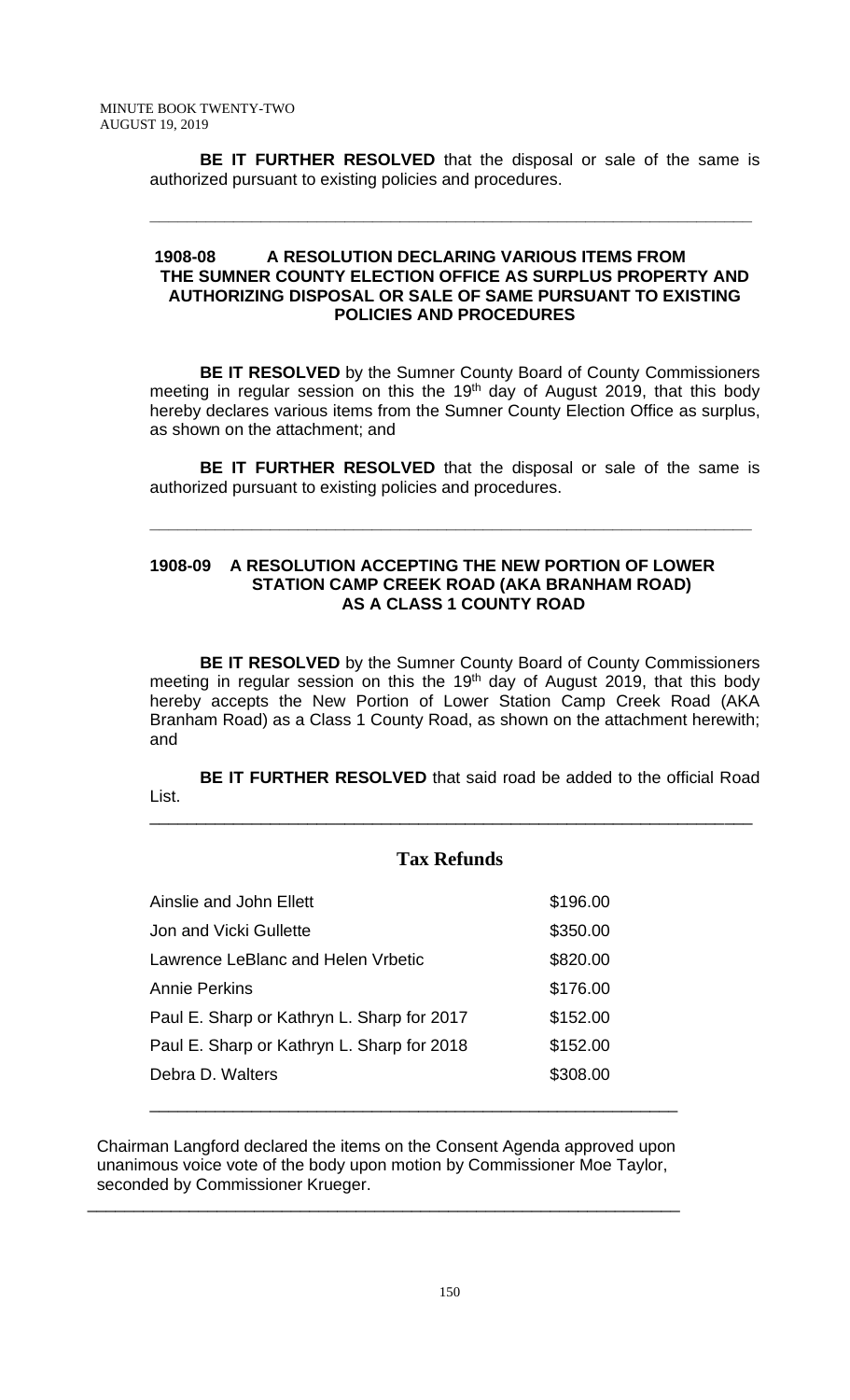#### **REPORT FROM COUNTY OFFICIALS**

County Officials filed the following reports: County Investments, County General Fund, County Debt Service Fund, County Highway Fund, County Capital Outlay Fund, School General Purpose Fund, School Federal Projects Fund, School Food Service Fund, Employee Health Insurance Trust Fund, Employee Dental Insurance Trust Fund, Casualty Insurance Trust Fund, County Trustee Funds, Special Reports: County Dental Insurance Claim Payments, County Health Insurance Claim Payments, County Property Tax Collections, County EMS Billing/Collections/Balances, County Sales Tax Collections, County Wheel Tax Collections, County Tax Rates/Property Values and County School Loan Program Rates. Approval of the filing of these records does not certify to the accuracy of the documents.

Chairman Langford introduced the following resolution:

#### **1908-NOT A RESOLUTION TO APPROVE AND ACCEPT APPLICATIONS FOR NOTARIES PUBLIC POSITIONS AND PERSONAL SURETY GUARANTORS**

 **WHEREAS,** according to the law of the State of Tennessee, an individual must apply for the office of notary public in the county of residence, or of their principal place of business; and

 **WHEREAS**, state statute requires personal sureties making bonds for Notaries publics to be approved by the Sumner County Commission; and

 **WHEREAS,** said applicant must be approved by the County Commission assembled; and

 **WHEREAS,** Bill Kemp, Sumner County Clerk, has certified according to the records of his office that the persons named on the attached listing labeled "SUMNER COUNTY NOTARY PUBLIC APPLICATIONS and SURETY GUARANTORS" have duly applied for the positions so sought; and

#### **BE IT FURTHER RESOLVED THAT THIS TAKE EFFECT FROM AND AFTER PASSAGE. –––––––––––––––––––––––––––––––––––––––––––––––––––––––––**

#### **NOTARIES PUBLIC TO BE ELECTED**

MARY M ALEXANDER CHANNON KEENE CONNIE JAMONS<br>CARLOS NELSON BAILEY JR JANE M LASSELL CARLOS NELSON BAILEY JR FERRIS T BAKER JAIME R LASSITER TEDDY R BARLOW TERESA BERRY LAYHEW KARLENE BARNES JESSICA MANDRELL CAROL DIANE BARNES ANN MAYNARD JAIME R BARTON JANATYAR MCKINNEY<br>SUZIE BLANKENSHIP CAROL COX MITCHELL SUZIE BLANKENSHIP TERESA C BRADLEY STACEY A MONTGOMERY YOLANDA SUSANNE BRASSELL DEVIN PAIGE MOORE MITZI R BRUMMETT JASON MORGAN LORI BUIE REBECCA MOSS NANCY L CARD SHANNON PETTY JULIE S CARR CARLY RADZIMANOWSKI JOY C CHRISTIANSON J. BRUCE RAINEY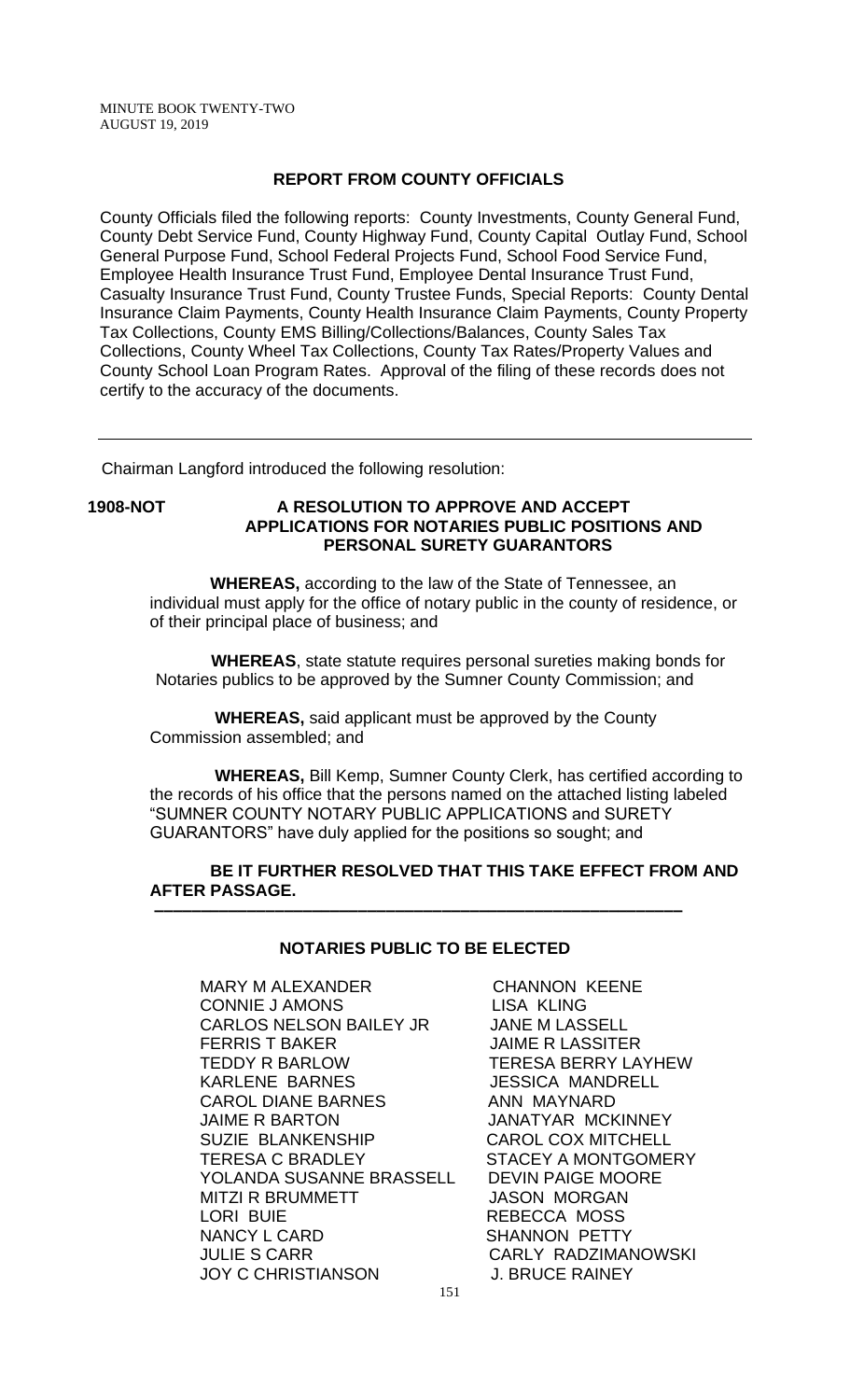> BAMBI F COOK DEBRA D RICE AMBER N CORNELL REBECCA SANDU LINDA ANN CRAIG RHONDA SAPP CINDY DAVIS KRYSTAL M SCHUSTER NIKKI DAVIS BRENDA SHELBY TONYA DONOHO BEVERLY SHILLINGFORD GINA DUNNING CHELSEA M SIMMONS REAGAN E DUNPHY NANCY SIMPKINS SHANNON R DUNPHY MISTY SMITH RUTH ELMORE BRADLEY SUDDARTH KELLY FAULTON RENEE M SZEFCYK JAMES P FITE ANGELINA V. TENBUSCH DEBRAH K FRIZZELL ROBERT G. WHEELER, JR. RENEE ELAINE GALITO-REIMER ANGELA WHITLEY MELISSA L. GAWTHORP CELIA WILLIAMS SHANNON GEHL DORIS WILSON DAKOTAH HARVEY CHRISTOPHER G WISEMAN C HOLMAN LINDSAY A WITTER CINDY A HUNTER JUDITH M WOMACK M J ISHAM DONDRE YOUNG

Upon motion of Commissioner Krueger, seconded by Commissioner Ring, voting was recorded in the following manner:

|           | <b>Res-1908-NOT</b> |                                                                        |           | 8/20/2019 12:55:08 AM |       |
|-----------|---------------------|------------------------------------------------------------------------|-----------|-----------------------|-------|
|           | $YES -$<br>-19      | $NO -$<br>$\mathbf{0}$                                                 | $ABS - 0$ |                       |       |
|           |                     | Voting Results (Yes-Y; No-N; Abstain-A; Not Voting-NV; Not Present-NP) |           |                       |       |
| A Driver  | – Y                 | B Geminden                                                             | - Y       | B Ring                | $- Y$ |
| C Krueger | $- Y$               | C Taylor                                                               | $- Y$     | Chr. Langford- Y      |       |
| D Dewitt  | – Y                 | D Sullivan                                                             | - NV      | G Rhodes              | $- Y$ |
| J Becker  | $- Y$               | J Foster                                                               | $- Y$     | J Mansfield           | – Y   |
| J Nipper  | $- Y$               | L Echols                                                               | – Y       | L Hinton              | - NV  |
| L Schell  | $- Y$               | L Tinsley                                                              | $-$ NV    | M Guthrie             | $- Y$ |
| M Hyde    | - NV                | M Taylor                                                               | – Y       | P Goode               | – Y   |
| S Graves  | – Y                 | S Tucker                                                               | - Y       | T Wright              | - NV  |

Chairman Langford declared the election of Notaries Public by the body. \_\_\_\_\_\_\_\_\_\_\_\_\_\_\_\_\_\_\_\_\_\_\_\_\_\_\_\_\_\_\_\_\_\_\_\_\_\_\_\_\_\_\_\_\_\_\_\_\_\_\_\_\_\_\_\_\_\_\_\_\_\_\_\_\_\_\_\_\_

#### **COMMITTEE ON COMMITTEES**

Commissioner Goode announced that Committee on Committees will bring the selection of Committees next month.

#### **HIGHWAY COMMISSION**

\_\_\_\_\_\_\_\_\_\_\_\_\_\_\_\_\_\_\_\_\_\_\_\_\_\_\_\_\_\_\_\_\_\_\_\_\_\_\_\_\_\_\_\_\_\_\_\_\_\_\_\_\_\_\_\_\_\_\_\_\_\_\_\_\_\_\_\_\_\_\_\_\_\_\_

There was no report from the Highway Commission.

#### **EDUCATION COMMITTEE**

**\_\_\_\_\_\_\_\_\_\_\_\_\_\_\_\_\_\_\_\_\_\_\_\_\_\_\_\_\_\_\_\_\_\_\_\_\_\_\_\_\_\_\_\_\_\_\_\_\_\_\_\_\_\_\_\_\_\_\_\_\_\_\_\_\_\_\_\_\_**

**\_\_\_\_\_\_\_\_\_\_\_\_\_\_\_\_\_\_\_\_\_\_\_\_\_\_\_\_\_\_\_\_\_\_\_\_\_\_\_\_\_\_\_\_\_\_\_\_\_\_\_\_\_\_\_\_\_\_\_\_\_\_\_\_\_\_\_\_\_**

There was no report from the Education Committee.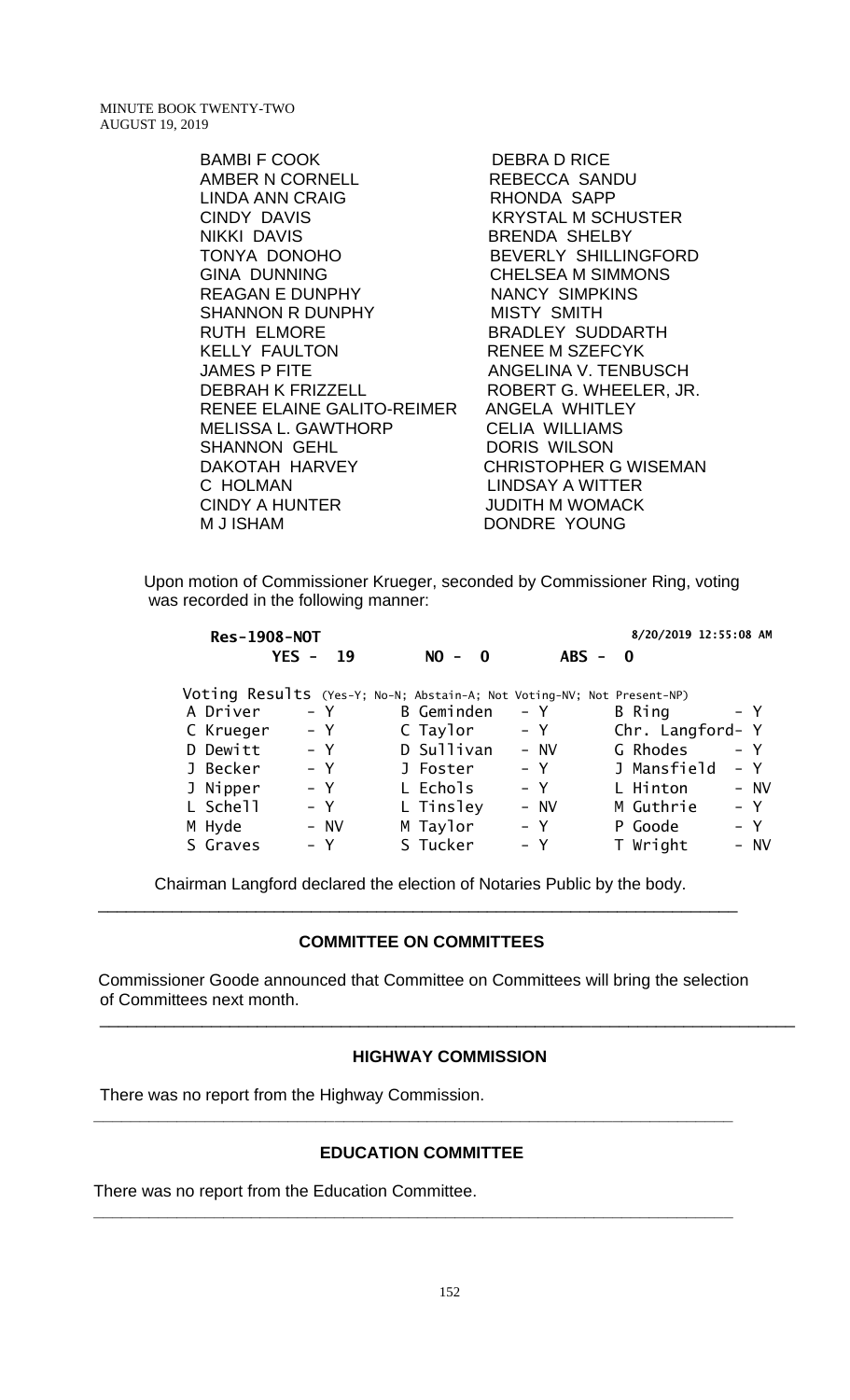# **GENERAL OPERATIONS COMMITTEE**

There was no report from the General Operations Committee.

# **EMERGENCY SERVICES COMMITTEE**

**\_\_\_\_\_\_\_\_\_\_\_\_\_\_\_\_\_\_\_\_\_\_\_\_\_\_\_\_\_\_\_\_\_\_\_\_\_\_\_\_\_\_\_\_\_\_\_\_\_\_\_\_\_\_\_\_\_\_\_\_\_\_\_\_\_\_\_\_\_**

There was no report from the Emergency Services Committee.

# **LEGISLATIVE COMMITTEE**

**\_\_\_\_\_\_\_\_\_\_\_\_\_\_\_\_\_\_\_\_\_\_\_\_\_\_\_\_\_\_\_\_\_\_\_\_\_\_\_\_\_\_\_\_\_\_\_\_\_\_\_\_\_\_\_\_\_\_\_\_\_\_\_\_\_\_\_\_\_**

**\_\_\_\_\_\_\_\_\_\_\_\_\_\_\_\_\_\_\_\_\_\_\_\_\_\_\_\_\_\_\_\_\_\_\_\_\_\_\_\_\_\_\_\_\_\_\_\_\_\_\_\_\_\_\_\_\_\_\_\_\_\_\_\_\_\_\_\_\_**

Chairman Langford noted that this report was moved to Report of the Chairman.

# **FINANCIAL MANAGEMENT COMMITTEE**

There was no report from the Financial Management Committee.

# **BUDGET COMMITTEE**

Commissioner Chris Taylor moved, seconded by Commissioner Foster, to approve the following resolution:

### **1908-03 A RESOLUTION MAKING APPROPRIATIONS FOR THE VARIOUS FUNDS, DEPARTMENTS, INSTITUTIONS, OFFICES AND AGENCIES OF SUMNER COUNTY, TENNESSEE FOR THE FISCAL YEAR BEGINNING JULY 1, 2019 AND ENDING JUNE 30, 2020**

**BE IT RESOLVED** by the Board of County Commissioners of Sumner County, Tennessee, assembled in regular session on the 19<sup>th</sup> day of August 2019 that the amounts hereafter set out are hereby appropriated for the purpose of meeting the expenses of the various funds, departments, institutions, offices and agencies of Sumner County, Tennessee, for the capital outlay, and for meeting the payment of principal and interest on the county's debt maturing during the fiscal year beginning July 1, 2019 and ending June 30, 2020 according to the following schedule.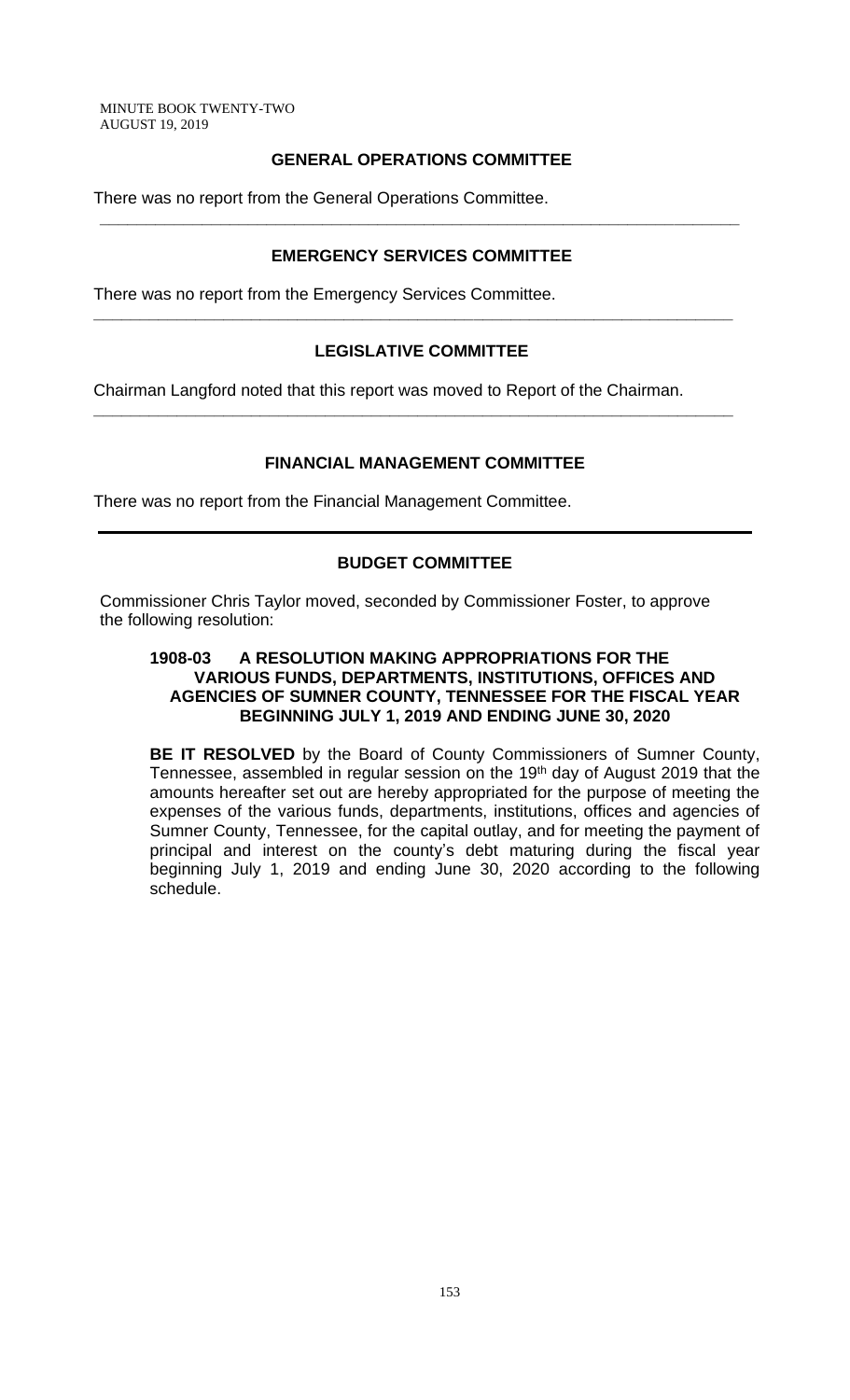| <b>General Fund</b>              |                  |
|----------------------------------|------------------|
| <b>General Government</b>        |                  |
| County Commission                | $\$\$<br>346,037 |
| Board of Equalization            | 3,750            |
| Other Boards and Committees      | 16,000           |
| <b>County Mayor</b>              | 421,071          |
| County Attorney                  | 546,529          |
| <b>Election Commission</b>       | 951,248          |
| <b>Register of Deeds</b>         | 867,846          |
| Planning and Stormwater          | 843,570          |
| <b>Building and Codes</b>        | 581,849          |
| <b>County Buildings</b>          | 2,718,148        |
| Archives                         | 96,417           |
| <b>Risk Management</b>           | 1,567,468        |
| <b>Finance</b>                   |                  |
| Finance Department               | 932,998          |
| Assessor of Property             | 780,873          |
| Reappraisal Program              | 695,882          |
| <b>County Trustee</b>            | 645,914          |
| County Clerk                     | 1,825,150        |
| Data Processing                  | 1,208,397        |
| <b>Administration of Justice</b> |                  |
| Circuit Court                    | 1,970,030        |
| General Sessions Judge III       | 347,993          |
| General Sessions Judge I         | 312,384          |
| Drug Court                       | 251,119          |
| <b>Chancery Court</b>            | 795,219          |
| Juvenile Court                   | 668,679          |
| District Attorney General        | 96,787           |
| Office of the Public Defender    | 93,187           |
| <b>Judicial Commissioners</b>    | 687,612          |
| Other Administration of Justice  | 535,145          |
| Probation Services (CASP)        | 458,482          |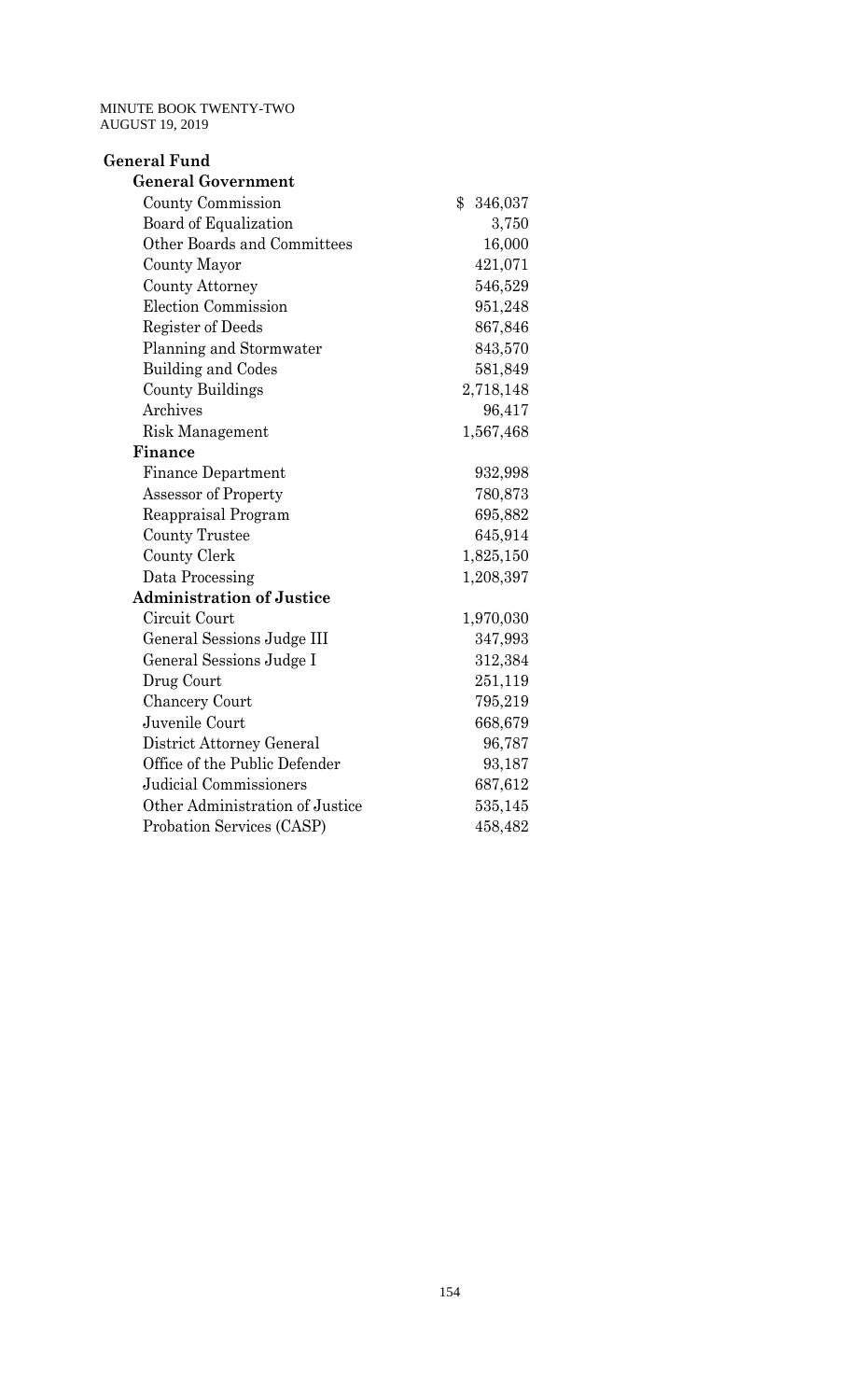| <b>Public Safety</b>                     |                  |
|------------------------------------------|------------------|
| Sheriff's Office                         | 13,076,780       |
| Sexual Offender Registry                 | 18,805           |
| Jail                                     | 11,555,189       |
| Juvenile Services                        | 752,139          |
| Fire Prevention and Protection           | 2,000            |
| <b>Rural Fire Protections</b>            | 450,000          |
| <b>Emergency Management Agency</b>       | 341,961          |
| County Coroner/Medical Examiner          | 123,071          |
| Other Public Safety-Dispatching          | 3,771,404        |
| <b>Public Health &amp; Welfare</b>       |                  |
| Local Health Center                      | 1,882,426        |
| <b>Emergency Medical Services</b>        | 10,306,513       |
| Appropriation to State                   | 215,225          |
| General Welfare Assistance               | 11,000           |
| Social, Cultural, and Recreational       |                  |
| Senior Citizens Assistance               | 290,500          |
| Libraries                                | 2,391,556        |
| Other Social, Cultural & Recreational    | 621,485          |
| <b>Agriculture and Natural Resources</b> |                  |
| <b>Agricultural Extension Service</b>    | 503,978          |
| Soil Conservation                        | 63,194           |
| <b>Other General Government</b>          |                  |
| Tourism                                  | 739,744          |
| <b>Industrial Development</b>            | 100,000          |
| Veterans' Services                       | 111,434          |
| Other County Expenses                    | 974,611          |
| Contributions to Other Agencies          | 288,268          |
| <b>Employee Benefits</b>                 | 118,500          |
| Miscellaneous                            | 168,993          |
| Highways                                 |                  |
| Highways                                 | 8,000            |
| <b>Total General Fund</b>                | \$<br>70,152,560 |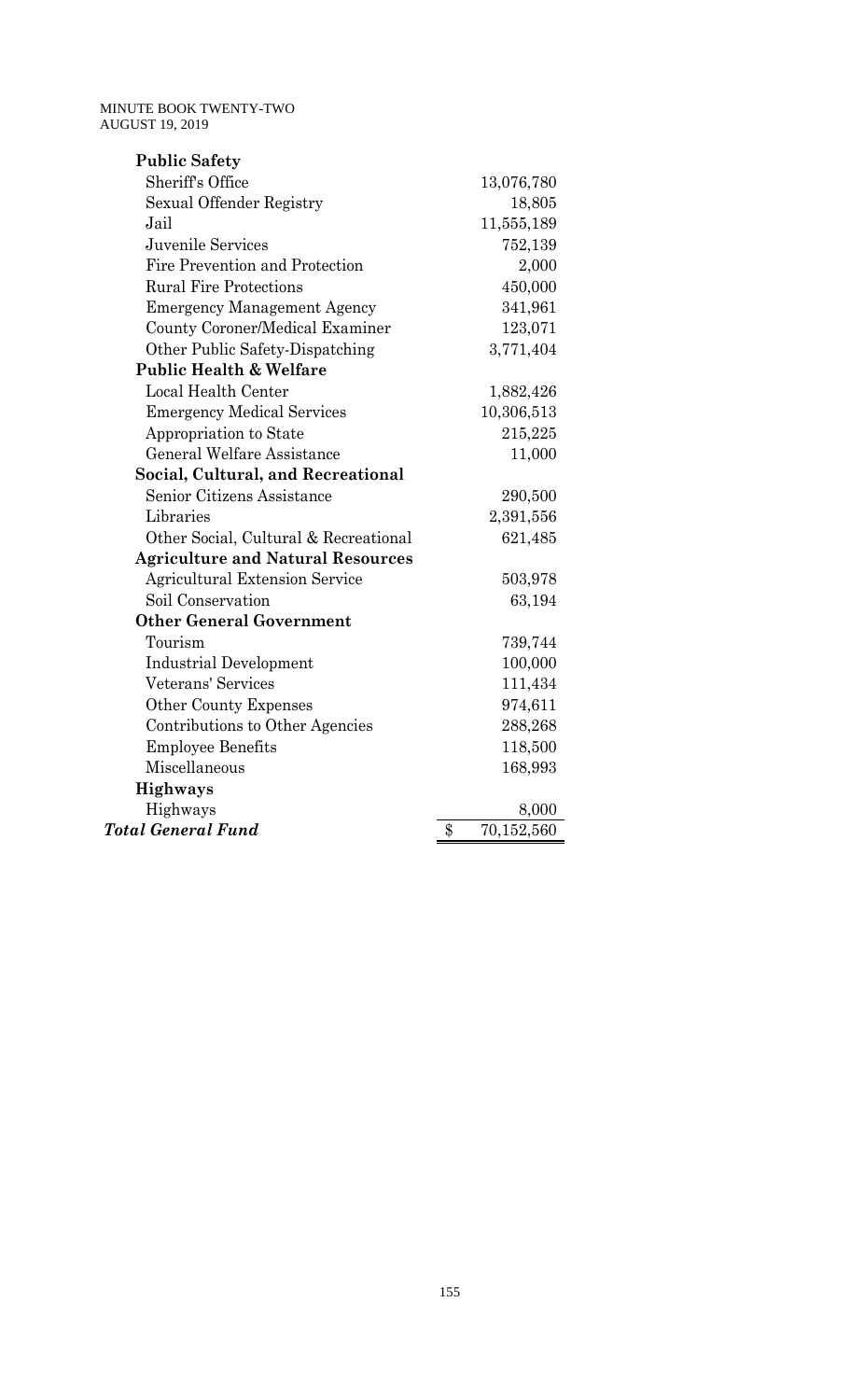| <b>Courthouse and Jail Maintenance</b>            |                  |             |
|---------------------------------------------------|------------------|-------------|
| General Government                                | \$               | 821,499     |
| <b>Total Courthouse and Jail Maintenance Fund</b> | $\overline{\$}$  | 821,499     |
|                                                   |                  |             |
| Drug Control Fund                                 |                  |             |
| Drug Enforcement                                  | \$               | 72,010      |
| <b>Total Drug Control Fund</b>                    | $\overline{\$\}$ | 72,010      |
| <b>General Debt Service Fund</b>                  |                  |             |
| General Government - Principal                    | \$               | 1,693,044   |
| Education - Principal                             |                  | 16,031,957  |
| General Government - Interest                     |                  | 416,836     |
| <b>Education</b> - Interest                       |                  | 9,887,430   |
| General Government - Other                        |                  | 507,471     |
| Education - Other                                 |                  | 4,000       |
| <b>Total General Debt Service Fund</b>            | $\$\$            | 28,540,738  |
|                                                   |                  |             |
| <b>Capital Projects Fund</b>                      |                  |             |
| General Administration Projects                   | \$               | 126,000     |
| Other General Government Projects                 |                  | 3,532,463   |
| Administration of Justice Projects                |                  | 1,331,516   |
| <b>Public Safety Projects</b>                     |                  | 3,666,448   |
| Public Health and Welfare Projects                |                  | 2,244,102   |
| Social, Cultural and Recreational Projects        |                  | 900,783     |
| Agriculture and Natural Resources Projects        |                  | 53,850      |
| Highway and Street Capital Projects               |                  | 550,000     |
| <b>Educational Capital Projects</b>               |                  | 105,095,941 |
| <b>Total Capital Projects Fund</b>                | $\$\$            | 117,501,103 |
|                                                   |                  |             |
| <b>Highway/Public Works Fund</b>                  |                  |             |
| Administration                                    | \$               | 325,762     |
| Highway and Bridge Maintenance                    |                  | 5,659,408   |
| <b>Equipment Operation/Maintenance</b>            |                  | 1,075,975   |
| <b>Quarry Operations</b>                          |                  | 38,320      |
| <b>Litter Collections</b>                         |                  | 83,901      |
| Other Charges                                     |                  | 491,146     |
| <b>Employee Benefits</b>                          |                  | 1,275,724   |
| Capital Outlay                                    |                  | 732,500     |
| Total Highway/Public Works Fund                   | \$               | 9,682,736   |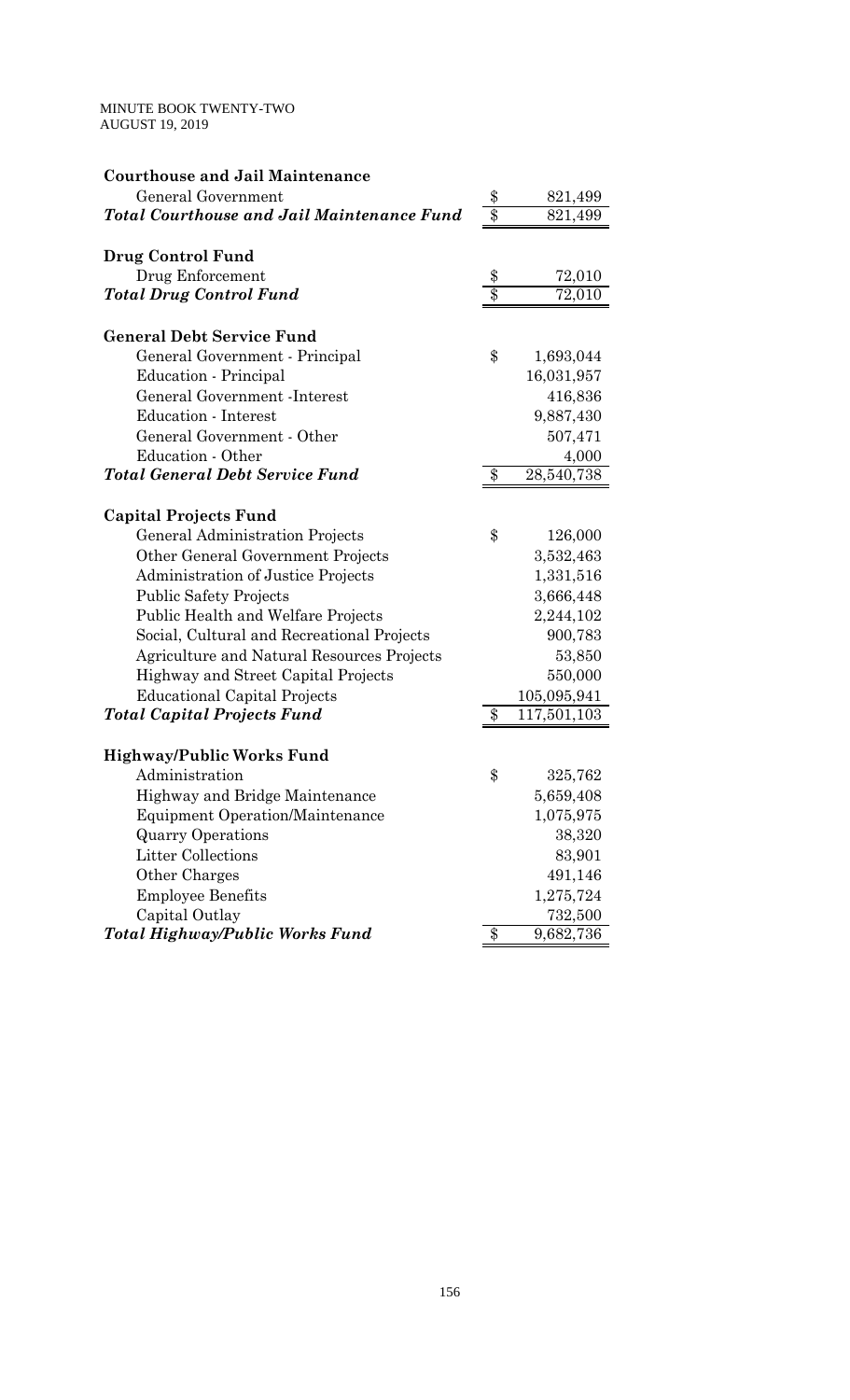| <b>General Purpose School Fund</b>            |                  |             |
|-----------------------------------------------|------------------|-------------|
| Instruction                                   |                  |             |
| <b>Regular Instruction Program</b>            | \$               | 126,724,208 |
| <b>Alternative Instruction Program</b>        |                  | 3,275,977   |
| <b>Special Education Program</b>              |                  | 26,374,978  |
| <b>Vocational Education Program</b>           |                  | 11,212,239  |
| <b>Support Services</b>                       |                  |             |
| Attendance                                    |                  | 890,696     |
| <b>Health Services</b>                        |                  | 3,544,635   |
| Other Student Support                         |                  | 7,155,543   |
| <b>Regular Instruction Program</b>            |                  | 8,196,418   |
| <b>Alternative Instruction Program</b>        |                  | 752,730     |
| <b>Special Education Program</b>              |                  | 3,118,404   |
| <b>Vocational Education Program</b>           |                  | 200,294     |
| Technology                                    |                  | 3,289,197   |
| <b>Board of Education</b>                     |                  | 7,432,116   |
| Office of the Superintendent                  |                  | 817,664     |
| Office of the Principal                       |                  | 18,062,509  |
| <b>Fiscal Services</b>                        |                  | 2,275,816   |
| Humans Services (Resources)/Personnel         |                  | 910,824     |
| Operation of Plant                            |                  | 18,075,804  |
| Maintenance of Plant                          |                  | 7,691,400   |
| Transportation                                |                  | 11,952,622  |
| <b>Operation of Non-Instructional Service</b> |                  |             |
| <b>Food Services</b>                          |                  | 13,047      |
| <b>Community Services</b>                     |                  | 2,702,989   |
| Early Childhood Education                     |                  | 470,361     |
| <b>Capital Outlay</b>                         |                  |             |
| Regular Capital Outlay                        |                  | 4,535,000   |
| <b>Total General Purpose School Fund</b>      | \$               | 269,675,471 |
| Central Cafeteria Fund                        |                  |             |
| Food Service                                  | \$               | 14,626,632  |
| Total Central Cafeteria Fund                  | $\overline{\$}$  | 14,626,632  |
|                                               |                  |             |
| <b>Duke Endowment Fund</b>                    |                  |             |
| Duke Endowment                                | \$               | 9,984       |
| <b>Total Duke Endowment Fund</b>              | $\overline{\$}$  | 9,984       |
| <b>Brown Endowment Fund</b>                   |                  |             |
| <b>Brown Endowment</b>                        | \$               | 200,000     |
| <b>Total Brown Endowment Fund</b>             | $\overline{\$\}$ | 200,000     |
|                                               |                  |             |

157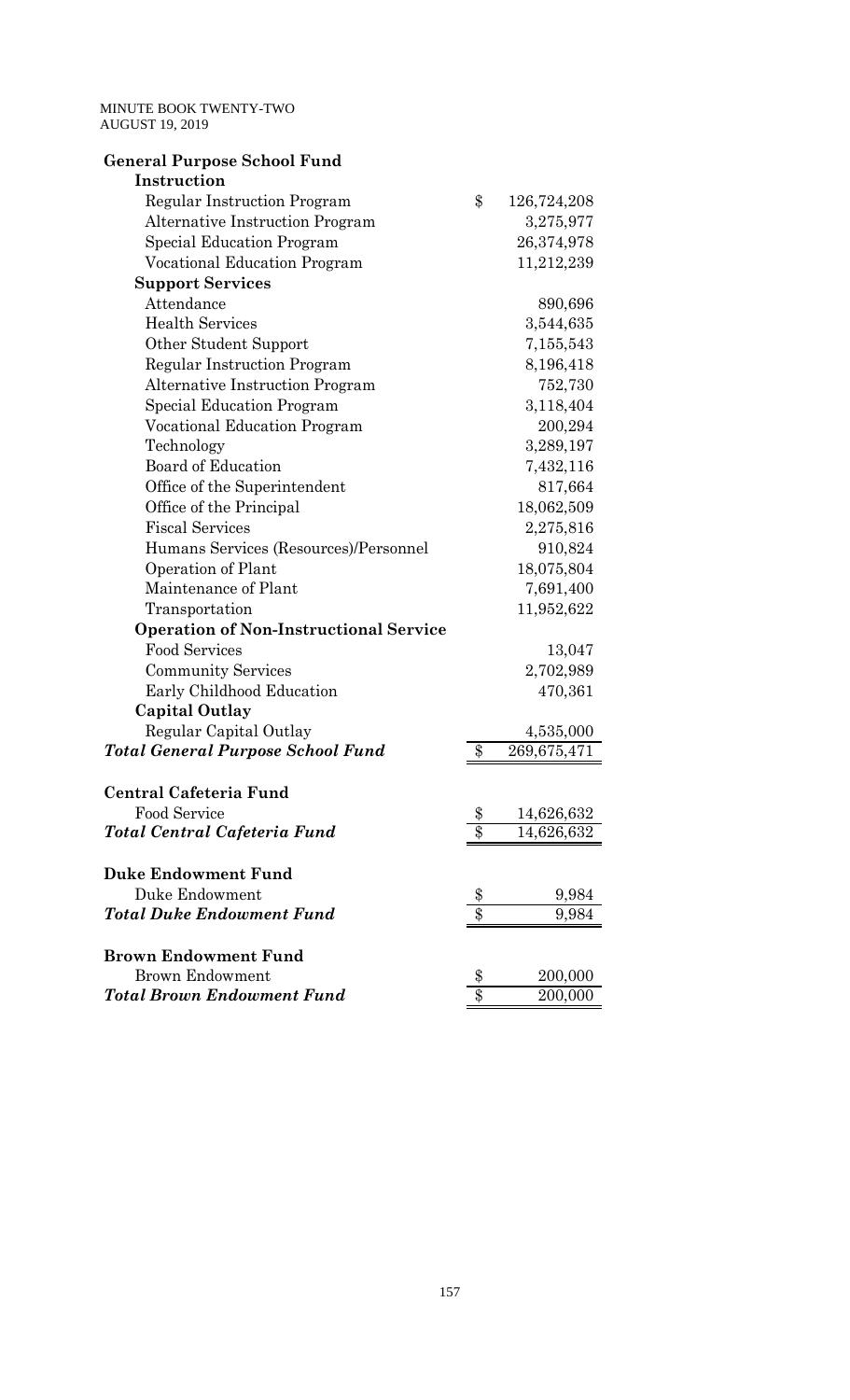| <b>School Federal Projects Fund</b>       |                 |
|-------------------------------------------|-----------------|
| Instruction                               |                 |
| Regular Instruction Program               | \$<br>3,592,323 |
| Special Education Program                 | 3,763,459       |
| <b>Vocational Education Program</b>       | 267,006         |
| <b>Support Services</b>                   |                 |
| <b>Health Services</b>                    | 192,441         |
| Other Student Support                     | 390,320         |
| Regular Instruction Program               | 1,158,951       |
| Special Education Program                 | 1,914,075       |
| <b>Education Technology</b>               | 1,000           |
| Transportation                            | 13,000          |
| <b>Other Uses</b>                         |                 |
| Other Uses (Transfers)                    | 111,764         |
| <b>Total School Federal Projects Fund</b> | 11,404,339      |

 **BE IT FURTHER RESOLVED,** pursuant to the 2002 Financial Management Act, the 2012 Financial Management Act, and the 1981 Local Optional Law, that if the need shall arise, the budget committee, with the approval of any official, head of any department or division which may be affected, may transfer any amount within any major appropriation category. Also, the approval of the county board of commissioners must be obtained, as required by law, for transfers between major appropriation categories within the same fund.

Aforesaid authorization shall clearly state the reason for the transfer(s), but this provision shall in no case whatsoever be construed as authorizing transfers from one fund to another but shall apply solely to transfers within a certain fund.

 **BE IT FURTHER RESOLVED** that any appropriations made by this resolution, which cover the same purpose for which a specific appropriation is made by statute, are made in lieu of but not in addition to said statutory appropriation. The salary, wages, or remuneration of each officer, employee, or agent of the county shall not be in excess of the amounts authorized by existing law or as set forth in the estimate of expenditures which accompanies this resolution. Provided, however, that appropriations for such salaries, wages or other remuneration hereby authorized shall in no case be construed as permitting expenditures for an office, agency, institution, division or department of the county in excess of the appropriation made herein for such office, agency, institution, division or department of the county. Such appropriation shall constitute the limit to the expenditures of any office, agency, institution, division or department for the fiscal year ending June 30, 2020. The aggregate expenditures for any item of appropriation shall in no instance be more than the amount herein appropriated for such item.

 **BE IT FURTHER RESOLVED** that the detailed "Sumner County Government Consolidated Annual Budget for the Fiscal Year Ended June 30, 2020" is adopted by reference for line-item detail.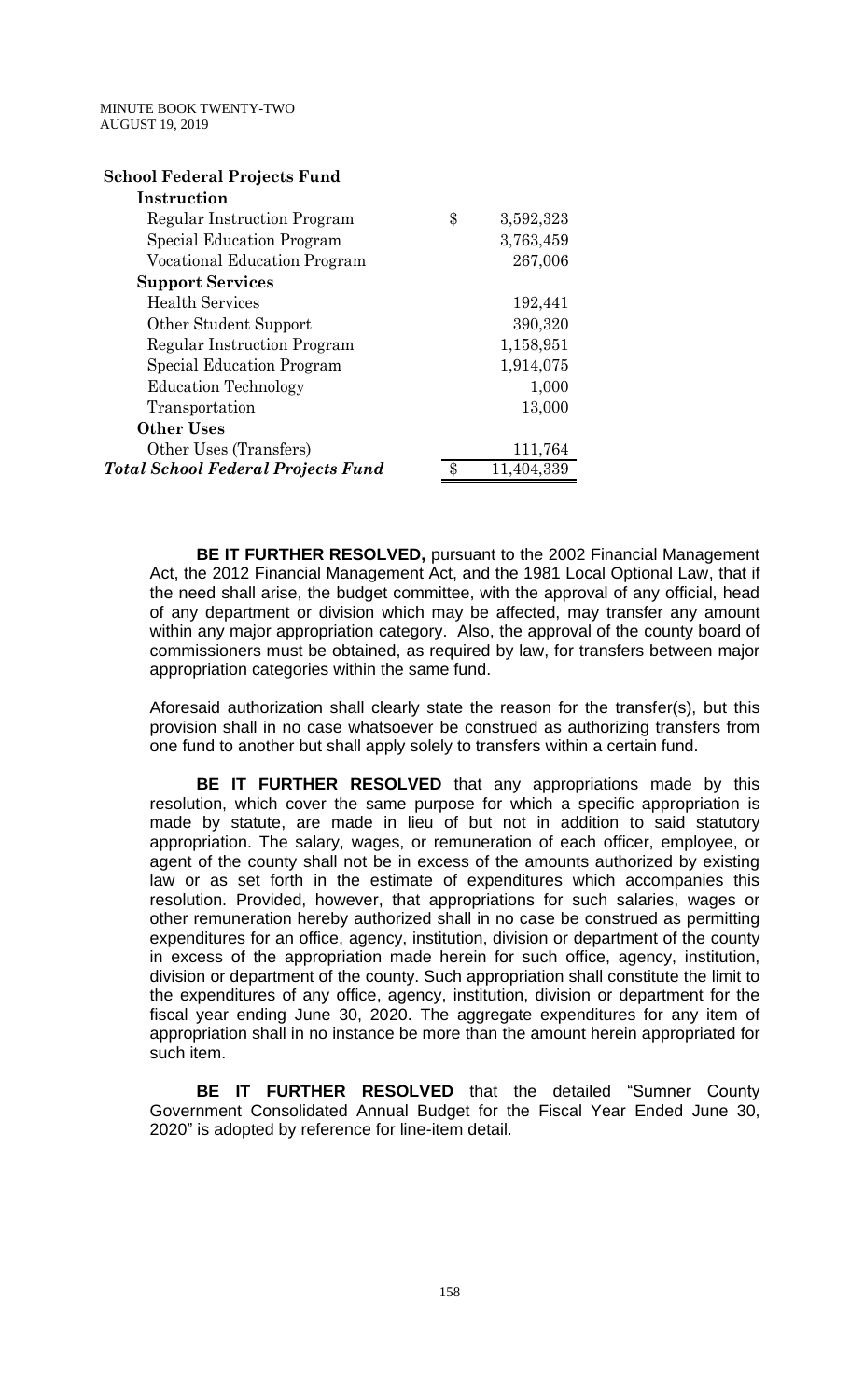**BE IT FURTHER RESOLVED** that any resolution which may hereafter be presented to the board of county commissioners providing for appropriations in addition to those made by this budget appropriation resolution shall specifically provide sufficient revenue or other funds, actually to be provided during the fiscal year in which the expenditure is to be made, to meet such additional appropriations.

**BE IT FURTHER RESOLVED** that there is hereby appropriated for state approved projects such amount or amounts as may from time-to-time be approved by contract with the State of Tennessee Department of Transportation.

**BE IT FURTHER RESOLVED** that the county mayor and the county clerk are hereby authorized to borrow money on revenue anticipation notes, provided such notes are first approved by the director of local finance, to pay for the expenses herein authorized until the taxes and other revenue for the fiscal year 2019-2020 have been collected. The proceeds of loans for each individual fund shall not exceed 60% of the appropriations of each individual fund and shall only be used to pay the expenses and other requirements of the fund for which the loan is made. The loan shall be paid out of revenue from the fund for which money is borrowed. The notes evidencing the loans authorized under this section shall be issued under the applicable sections of Title 9, Chapter 21, Tennessee Code Annotated. Said notes shall be signed by the county mayor and countersigned by the county clerk and shall mature and be paid in full without renewal no later than June 30, 2020.

**BE IT FURTHER RESOLVED** that the delinquent county property taxes for the year 2018 and prior years and the interest and penalty thereon collected during the year ending June 30, 2020 shall be apportioned to the various county funds according to the subdivision of the tax levy for the year 2018. The clerk and master and the trustee are hereby authorized and directed to make such apportionment accordingly.

**BE IT FURTHER RESOLVED** that all unencumbered balances of appropriations remaining at the end of the fiscal year shall lapse and be of no further effect at the end of the fiscal year at June 30, 2020.

**BE IT FURTHER RESOLVED** that any resolution or part of a resolution which has been passed by the board of county commissioners that is in conflict with any provision in this resolution is hereby repealed.

**BE IT FURTHER RESOLVED** that this resolution shall take effect from and after its passage and its provisions shall be in force from and after July 1, 2019. This resolution shall be spread upon the minutes of the board of county commissioners. \_\_\_\_\_\_\_\_\_\_\_\_\_\_\_\_\_\_\_\_\_\_\_\_\_\_\_\_\_\_\_\_\_\_\_\_\_\_\_\_\_\_\_\_\_\_\_\_\_\_\_\_\_\_\_\_\_\_\_\_\_\_\_\_\_

Commissioner Moe Taylor moved, seconded by Commissioner Mansfield, to sever the budgets and consider them separately.

#### **Res-Amend3 8/20/2019 1:00:10 AM YES - 2 NO - 22 ABS - 0**

Voting Results (Yes-Y; No-N; Abstain-A; Not Voting-NV; Not Present-NP)

| A Driver  | – N   | <b>B</b> Geminden | $- N$ | B Ring           | $- N$ |  |
|-----------|-------|-------------------|-------|------------------|-------|--|
| C Krueger | $- N$ | C Taylor          | $- N$ | Chr. Langford- N |       |  |
| D Dewitt  | $- N$ | D Sullivan        | $- N$ | G Rhodes         | $- N$ |  |
| J Becker  | $- N$ | J Foster          | $- N$ | J Mansfield      | $- Y$ |  |
| J Nipper  | $- N$ | L Echols          | $- N$ | L Hinton         | $- N$ |  |
| L Schell  | $- N$ | L Tinsley         | $- N$ | M Guthrie        | $- N$ |  |
|           |       | 159               |       |                  |       |  |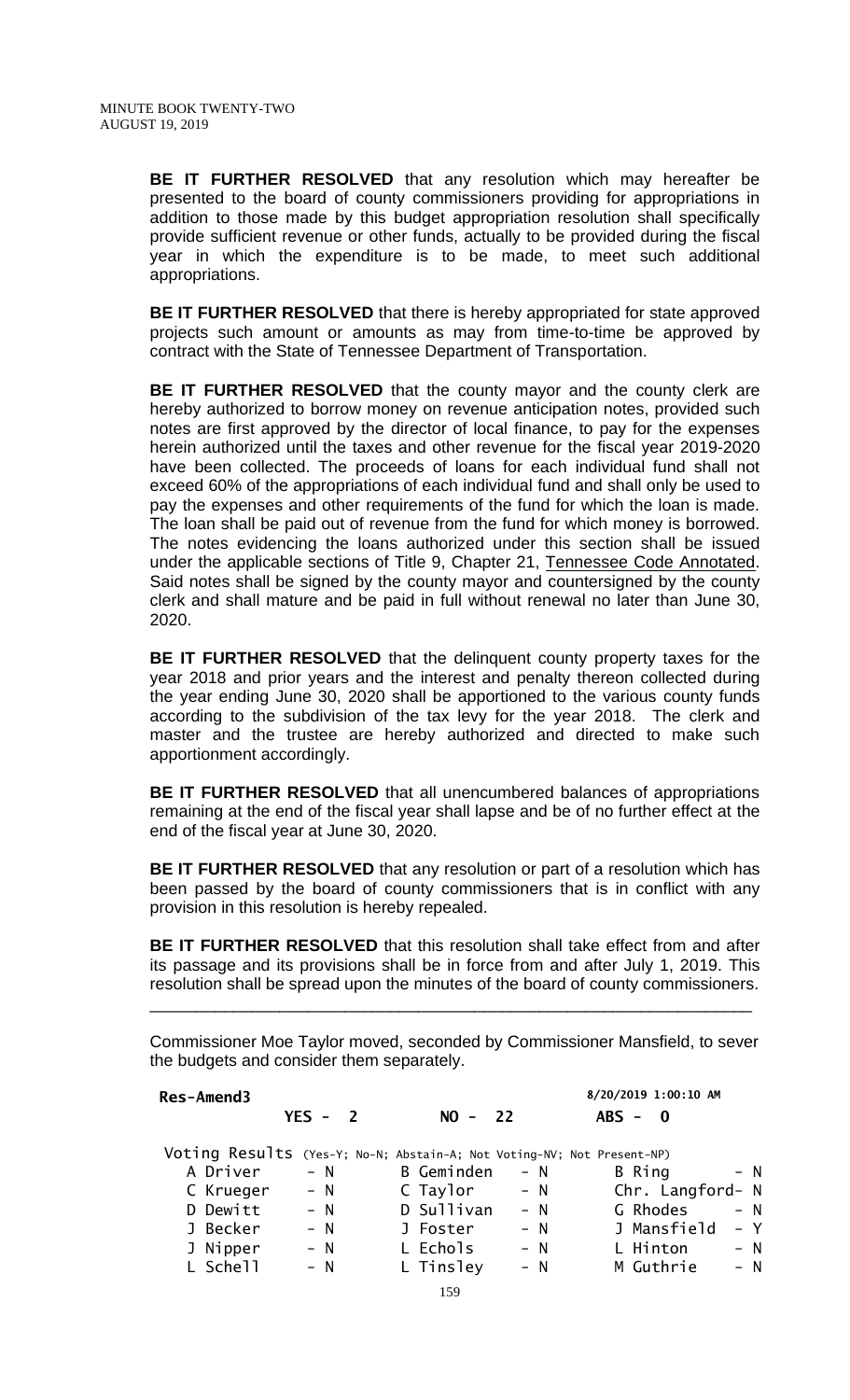| M Hyde   | – N | M Taylor | $- V$ | P Goode  | – N   |
|----------|-----|----------|-------|----------|-------|
| S Graves | – N | S Tucker | – N   | T Wright | $- N$ |

 $\frac{1}{2}$  ,  $\frac{1}{2}$  ,  $\frac{1}{2}$  ,  $\frac{1}{2}$  ,  $\frac{1}{2}$  ,  $\frac{1}{2}$  ,  $\frac{1}{2}$  ,  $\frac{1}{2}$  ,  $\frac{1}{2}$  ,  $\frac{1}{2}$  ,  $\frac{1}{2}$  ,  $\frac{1}{2}$  ,  $\frac{1}{2}$  ,  $\frac{1}{2}$  ,  $\frac{1}{2}$  ,  $\frac{1}{2}$  ,  $\frac{1}{2}$  ,  $\frac{1}{2}$  ,  $\frac{1$ 

Chairman Langford declared the amendment failed to pass.

The electronic vote was recorded in the following manner:

| Res-1908-03                                                            |               |                   |                         | 8/20/2019 01:01:19 AM   |       |
|------------------------------------------------------------------------|---------------|-------------------|-------------------------|-------------------------|-------|
|                                                                        | $YES -$<br>21 | $NO -$            | $\overline{\mathbf{3}}$ | $ABS -$<br>$\mathbf{0}$ |       |
| Voting Results (Yes-Y; No-N; Abstain-A; Not Voting-NV; Not Present-NP) |               |                   |                         |                         |       |
| A Driver                                                               | - Y           | <b>B</b> Geminden | - Y                     | B Ring                  | – Y   |
| C Krueger                                                              | $- Y$         | C Taylor          | $- Y$                   | Chr. Langford- Y        |       |
| D Dewitt                                                               | $- Y$         | D Sullivan        | $- Y$                   | G Rhodes                | $- Y$ |
| J Becker                                                               | $- Y$         | J Foster          | – Y                     | J Mansfield             | $- N$ |
| J Nipper                                                               | $- Y$         | L Echols          | - Y                     | L Hinton                | $- Y$ |
| L Schell                                                               | $- Y$         | L Tinsley         | - Y                     | M Guthrie               | – Y   |
| M Hyde                                                                 | – Y           | M Taylor          | $- N$                   | P Goode                 | – Y   |
| S Graves                                                               | $- Y$         | S Tucker          | – Y                     | T Wright                | $- N$ |

Chairman Langford declared the Resolution 1908-03 approved by the body.

\_\_\_\_\_\_\_\_\_\_\_\_\_\_\_\_\_\_\_\_\_\_\_\_\_\_\_\_\_\_\_\_\_\_\_\_\_\_\_\_\_\_\_\_\_\_\_\_\_\_\_\_\_\_\_\_\_\_\_\_\_\_\_\_\_\_\_\_\_

 Commissioner Chris Taylor moved, seconded by Commissioner Nipper, to approve the following resolution:

#### **1908-04 A RESOLUTION MAKING APPROPRIATIONS TO NON-PROFIT CHARITABLE ORGANIZATIONS OF SUMNER COUNTY, TENNESSEE FOR THE FISCAL YEAR BEGINNING JULY 1, 2019 AND ENDING JUNE 30, 2020**

**WHEREAS,** Section 5-9-109, of the Tennessee Code Annotated, authorizes the county legislative body to make appropriations to non-profit charitable organizations; and

**WHEREAS,** the Sumner County Legislative Body recognizes that the various nonprofit charitable organizations located in Sumner County need funds to carry on their non-profit charitable work; and

**WHEREAS,** it is the expressed interest of the County Commission of Sumner County in providing these funds to non-profit charitable organizations to be fully in compliance with the Rules of the Comptroller of the Treasury, with Section 5-9-109 of the Tennessee Code Annotated, and with any and all other laws and prior resolutions of this body which may apply to county appropriations to non-profit organizations;

**THEREFORE, BE IT RESOLVED** by the Sumner County Board of County Commissioners meeting in regular session on the 19<sup>th</sup> day of August 2019 that the following be appropriated.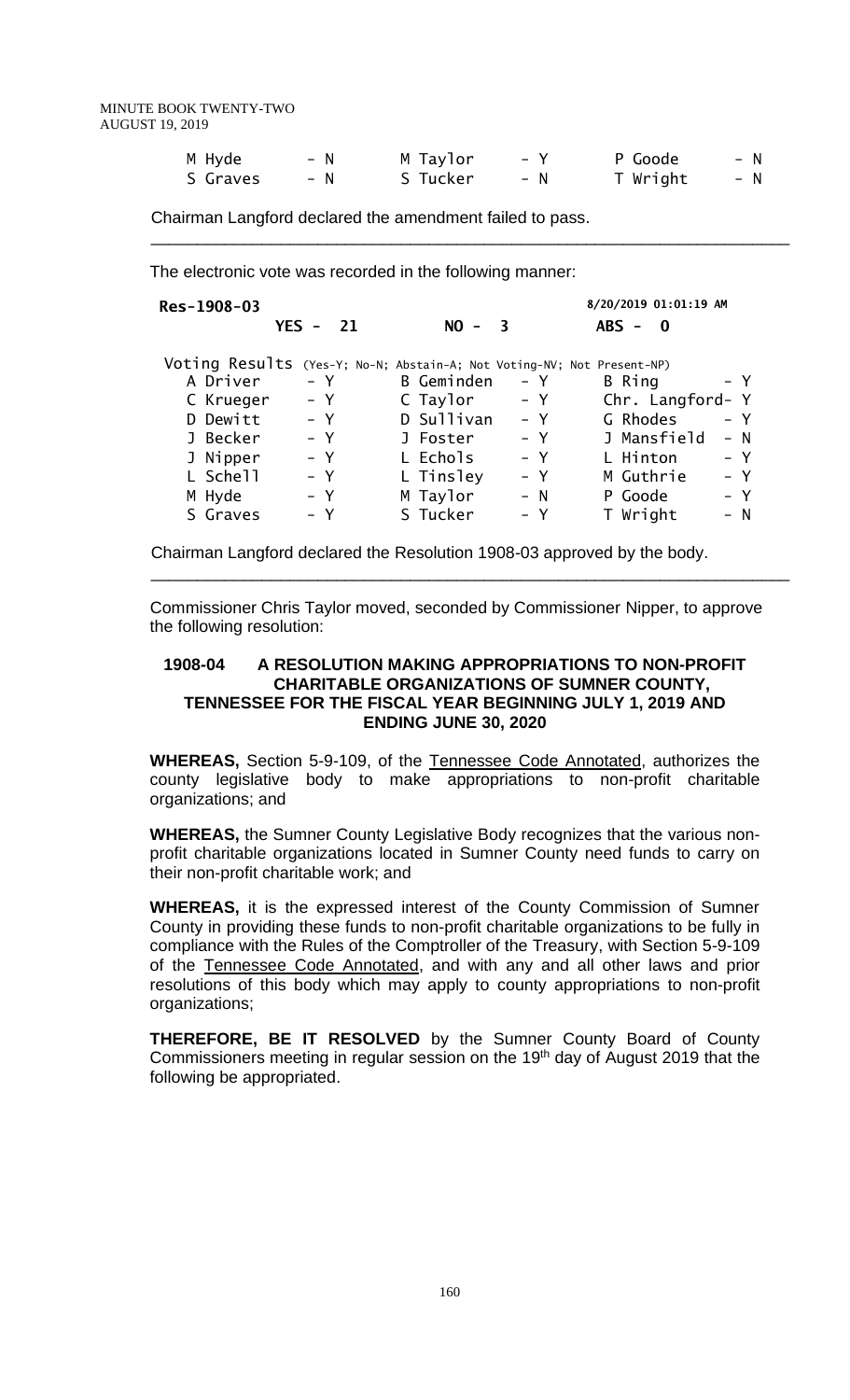| T 19, 2019                                   |                 |
|----------------------------------------------|-----------------|
| <b>Rural Fire Protection</b>                 | \$<br>138,000   |
| Cottontown Fire Department                   | 24,000          |
| Gallatin Fire Department                     | 24,000          |
| Highland Fire Station 1                      | 24,000          |
| Highland Fire Station 2                      | 24,000          |
| Highland Fire Station 3                      | 24,000          |
| Number One Fire Department                   | 24,000          |
| Oak Grove Fire Department                    | 24,000          |
| Shackle Island Fire Department               | 24,000          |
| Southeast Fire Dept-Bethpage                 | 24,000          |
| Southeast Fire Dept-Castalian Springs        | 24,000          |
| Westmoreland Fire Department                 | 24,000          |
| White House Fire Department 1                | 24,000          |
| White House Fire Department 2                | 24,000          |
| Senior Citizens-Gallatin                     | 14,000          |
| Senior Citizens-Hendersonville               | 15,000          |
| Senior Citizens-Portland                     | 9,000           |
| Senior Citizens-Westmoreland                 | 3,000           |
| Senior Citizens-White House                  | 9,500           |
| Tourism Board                                | 739,744         |
| <b>Forward Sumner</b>                        | 100,000         |
| <b>State Forestry Division</b>               | 2,000           |
| Ashley's Place                               | 5,000           |
| Cumberland Crisis Pregnancy Center           | 2,500           |
| HomeSafe                                     | 2,500           |
| Mid-Cumberland HRA                           | 17,671          |
| Mid-Cumberland Meals on Wheels               | 2,500           |
| Regional Transportation Authority            | 55,597          |
| TN Rehabilitation Center                     | 158,745         |
| Salvus Center                                | 5,000           |
| TN Small Business Development Center         | 5,000           |
| Workforce Essentials/Adult Education Program | 40,000          |
| Portland Airport                             | 50,000          |
| Sumner County Teen Center                    | 2,500           |
| <b>Sumner County Resource Authority</b>      | 100,000         |
| <b>Total Non-Profit Appropriations</b>       | \$<br>1,789,257 |

 **BE IT FURTHER RESOLVED** that the appropriations are made subject to the following conditions:

- 1) The non-profit charitable organizations to which funds are appropriated shall file, with the county clerk and the disbursing official, a copy of an annual report of its business affairs and transactions and the proposed use of the county's funds in accordance with rules promulgated by the Comptroller of the Treasury. Such annual report shall be prepared and certified by the chief financial officer of such non-profit organization in accordance with Section 5-9-109(c) of the Tennessee Code Annotated.
- 2) Said funds must only be used by the named non-profit charitable organization in furtherance of their non-profit charitable purposes benefiting the general welfare of the residents of the county.
- 3) All amounts paid to the tourism board are limited to the lesser of the budgeted amount or the hotel/motel tax collections less the applicable trustee's commission.

This resolution shall become effective upon passage, the public welfare requiring it. \_\_\_\_\_\_\_\_\_\_\_\_\_\_\_\_\_\_\_\_\_\_\_\_\_\_\_\_\_\_\_\_\_\_\_\_\_\_\_\_\_\_\_\_\_\_\_\_\_\_\_\_\_\_\_\_\_\_\_\_\_\_\_\_\_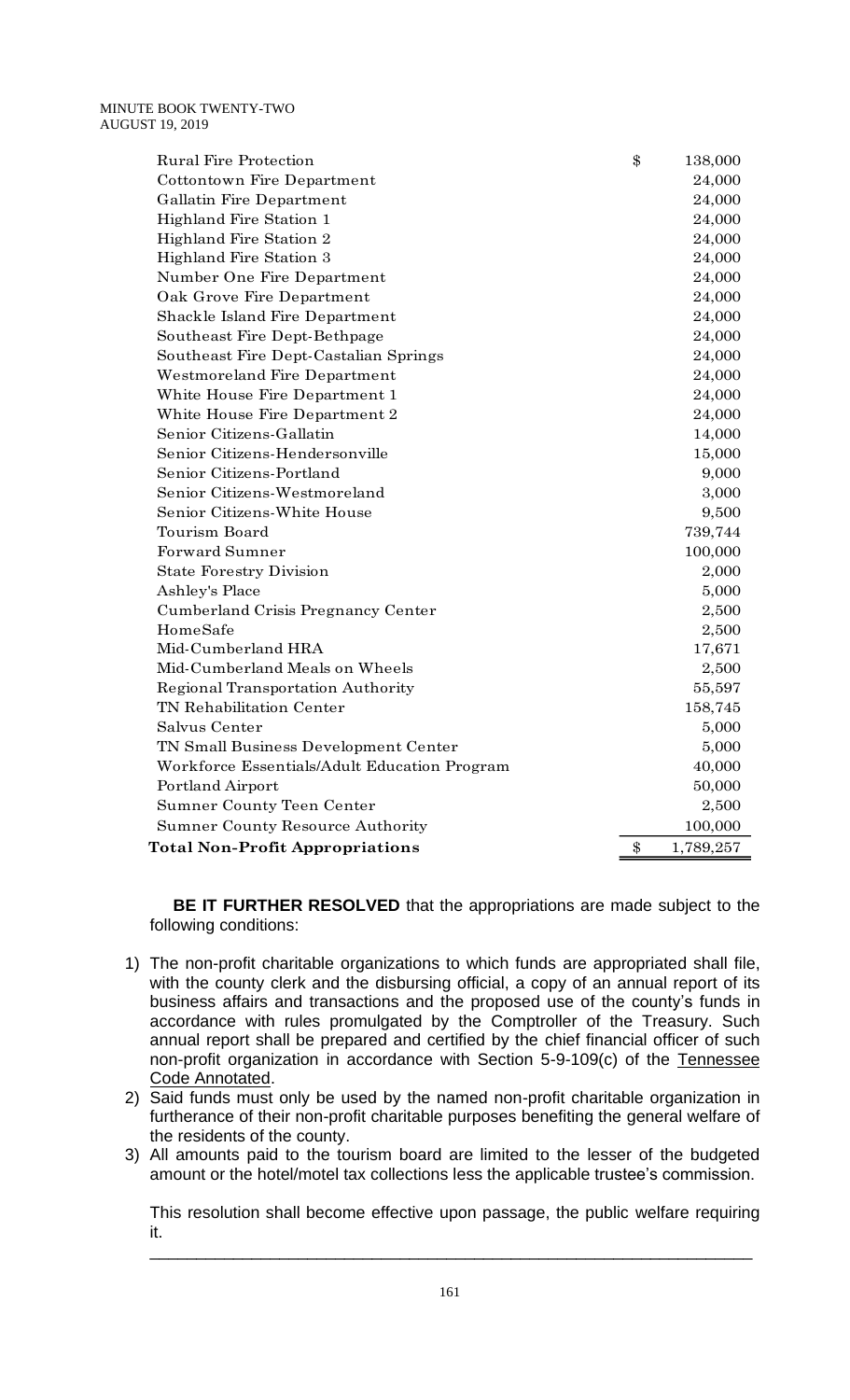> Commissioner Moe Taylor moved, seconded by Commissioner Mansfield, to fund \$312,000.00 for the volunteer fire departments (\$24,000 per fire station) with the additional money to be allocated by the Emergency Services Committee. Commissioner Moe Taylor further moved to fund \$2,500 for the Volunteer Fire Buffs.

| <b>Res-Amend4</b> |                                                                        |                                               |            |       | 8/20/2019 1:09:11 AM    |       |
|-------------------|------------------------------------------------------------------------|-----------------------------------------------|------------|-------|-------------------------|-------|
|                   |                                                                        | <b>YES</b><br>- 6<br>$\overline{\phantom{a}}$ | $NO -$     | - 18  | $ABS -$<br>$\mathbf{0}$ |       |
|                   | Voting Results (Yes-Y; No-N; Abstain-A; Not Voting-NV; Not Present-NP) |                                               |            |       |                         |       |
|                   | A Driver                                                               | $- N$                                         | B Geminden | $- N$ | B Ring                  | - N   |
|                   | C Krueger                                                              | $- N$                                         | C Taylor   | $- N$ | Chr. Langford- N        |       |
|                   | D Dewitt                                                               | $- N$                                         | D Sullivan | $- N$ | G Rhodes                | $- N$ |
|                   | J Becker                                                               | $- N$                                         | J Foster   | $- N$ | J Mansfield             | - Y   |
|                   | J Nipper                                                               | $- N$                                         | L Echols   | $- N$ | L Hinton                | $- Y$ |
|                   | L Schell                                                               | $- N$                                         | L Tinsley  | $- N$ | M Guthrie               | $- N$ |
|                   | M Hyde                                                                 | – Y                                           | M Taylor   | $- Y$ | P Goode                 | - N   |
|                   | S Graves                                                               | – Y                                           | S Tucker   | – N   | T Wright                | – Y   |
|                   |                                                                        |                                               |            |       |                         |       |

 Chairman Langford declared amendment failed to be approved by the body.  $\overline{\phantom{a}}$  , and the contribution of the contribution of the contribution of the contribution of the contribution of the contribution of the contribution of the contribution of the contribution of the contribution of the

 Upon motion of Chairman Langford, seconded by Commissioner Dewitt, the Commission voted unanimously to pay \$24,000.00 in separate payments to the volunteer fire departments.

 $\overline{\phantom{a}}$  , and the contribution of the contribution of the contribution of the contribution of the contribution of the contribution of the contribution of the contribution of the contribution of the contribution of the

The electronic vote was recorded in the following manner:

| Res-1908-04 |               |                                                                        |       | 8/20/2019 01:10:41 AM   |       |
|-------------|---------------|------------------------------------------------------------------------|-------|-------------------------|-------|
|             | $YES -$<br>24 | $NO -$<br>$\mathbf{0}$                                                 |       | $ABS -$<br>$\mathbf{0}$ |       |
|             |               | Voting Results (Yes-Y; No-N; Abstain-A; Not Voting-NV; Not Present-NP) |       |                         |       |
| A Driver    | – Y           | <b>B</b> Geminden                                                      | – Y   | B Ring                  | – Y   |
| C Krueger   | $- Y$         | C Taylor                                                               | – Y   | Chr. Langford- Y        |       |
| D Dewitt    | $- Y$         | D Sullivan                                                             | $- Y$ | G Rhodes                | $- Y$ |
| J Becker    | $- Y$         | J Foster                                                               | – Y   | J Mansfield             | – Y   |
| J Nipper    | $- Y$         | L Echols                                                               | – Y   | L Hinton                | – Y   |
| L Schell    | $- Y$         | L Tinsley                                                              | $- Y$ | M Guthrie               | – Y   |
| M Hyde      | – Y           | M Taylor                                                               | – Y   | P Goode                 | $- Y$ |
| S Graves    | $- Y$         | S Tucker                                                               | $- Y$ | T Wright                | – Y   |

Chairman Langford declared passage of 1908-04.

 Commissioner Chris Taylor moved, seconded by Commissioner Schell, to approve the following resolution:

#### **1908-05 A RESOLUTION TO APPROVE A MULTI-YEAR LEASE AGREEMENT FOR THE JUVENILE COURT**

\_\_\_\_\_\_\_\_\_\_\_\_\_\_\_\_\_\_\_\_\_\_\_\_\_\_\_\_\_\_\_\_\_\_\_\_\_\_\_\_\_\_\_\_\_\_\_\_\_\_\_\_\_\_\_\_\_\_\_\_\_\_\_\_

**BE IT RESOLVED** by the Sumner County Board of County Commissioners meeting in regular session on this the 19<sup>th</sup> day of August 2019, that this body does hereby approve a multi-year lease agreement for the Juvenile Court, as shown on the attachment herewith.